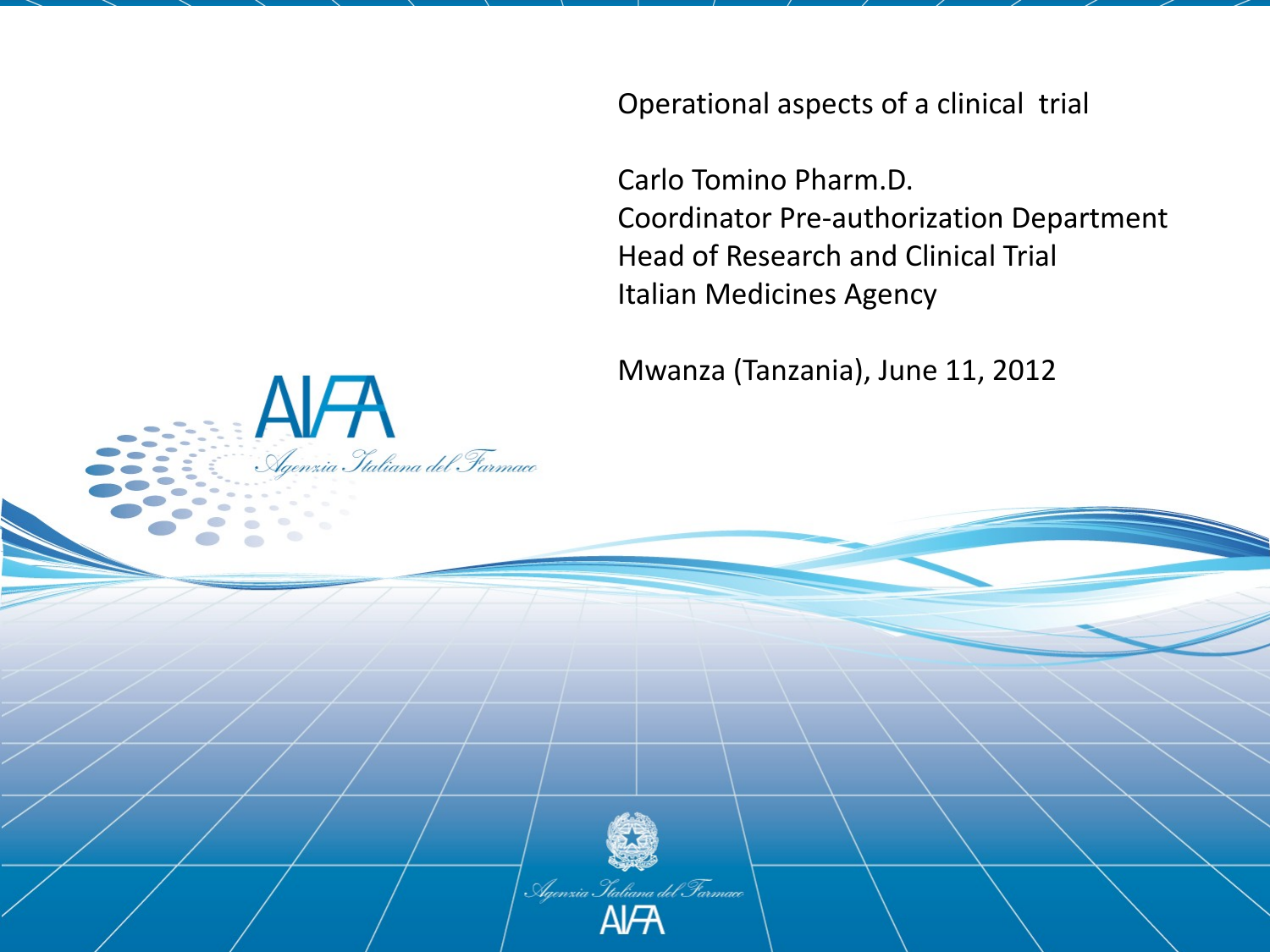# Declaration of interest \*

The opinions expressed in this topic are personal and can not be seen or mentioned as made on behalf of AIFA or any of its committees or working groups.

FOR THIS WILL NOT RECEIVE PAY; ONLY THE REPAYMENT OF TRAVEL AND HOTEL.

| Activities for a company in relation to a particular product / product<br>group                                                              | <b>NO</b> | Currently or last year | Over a year ago but less<br>than 5 years ago                      | More than 5 years ago |
|----------------------------------------------------------------------------------------------------------------------------------------------|-----------|------------------------|-------------------------------------------------------------------|-----------------------|
| Employee                                                                                                                                     | X         |                        |                                                                   |                       |
| Adviser                                                                                                                                      | X         |                        |                                                                   |                       |
| Principal researcher                                                                                                                         | X         |                        |                                                                   |                       |
| Member of steering committee, an advisory committee or similar<br>organization                                                               | X         |                        |                                                                   |                       |
| Researcher (not principle) for the development of product                                                                                    | X         |                        |                                                                   |                       |
| Financial interest in pharmaceutical company                                                                                                 | X         |                        |                                                                   |                       |
| Patent on a product                                                                                                                          |           |                        | ut declaration of interest of members of scientific committee and |                       |
| The organization in which I work has a repayment or other funds<br>from pharmaceutical companies (I will not receive individual<br>earnings) | X         |                        |                                                                   |                       |
| Agenzia Italiana del Farmaco                                                                                                                 |           | ⌒                      |                                                                   |                       |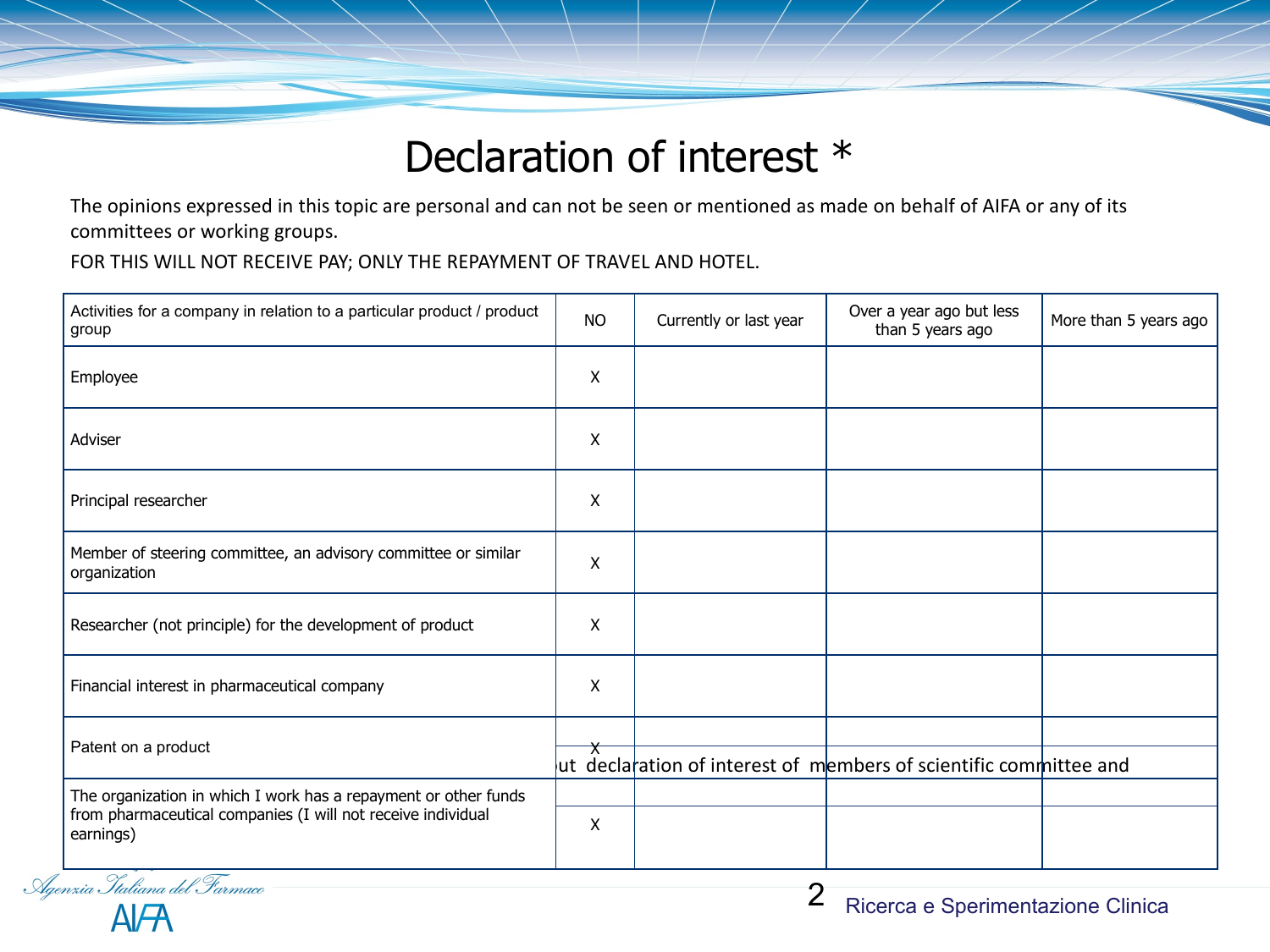

The planning and development of a Clinical study requires the interaction of many professionals who during the course of the research will use many reference documents.

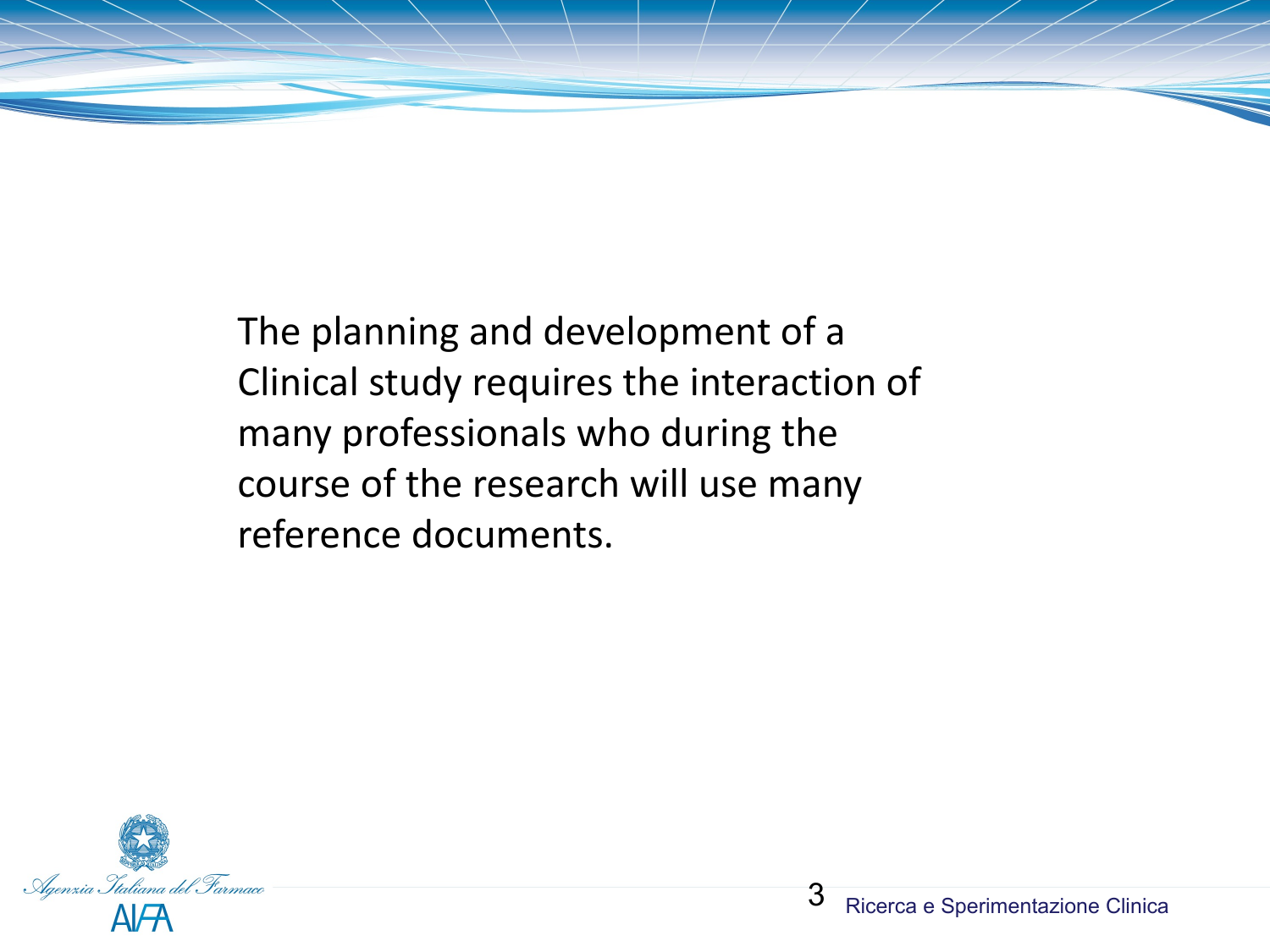During the progress of the study, a fundamental role is played by the Coordination Committee (especially in large multi-centre studies) which acts as a continual centre of communication between all the structures involved in the experimental study and which can make decisions regarding, for example, amendments to the protocol or suggest the premature closure of the study.

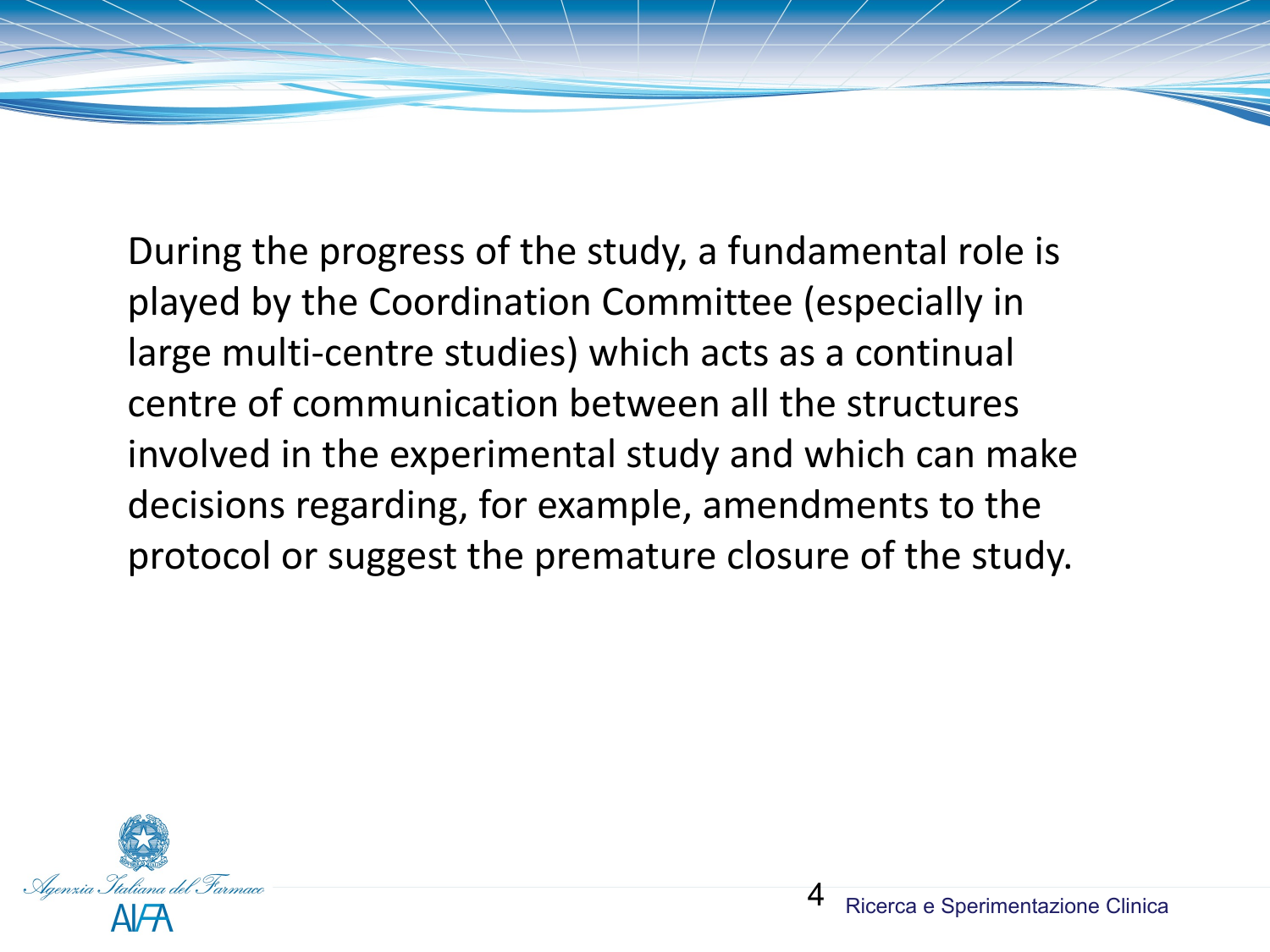This last decision however is generally taken by the unit defined as the DSMC (Data Safety Management Committee) made up of people who are independent from the study with expertise in both medicine and statistics; this group therefore has the job of periodically evaluating the progress of the study and takes decisions related to its continuation or suspension.

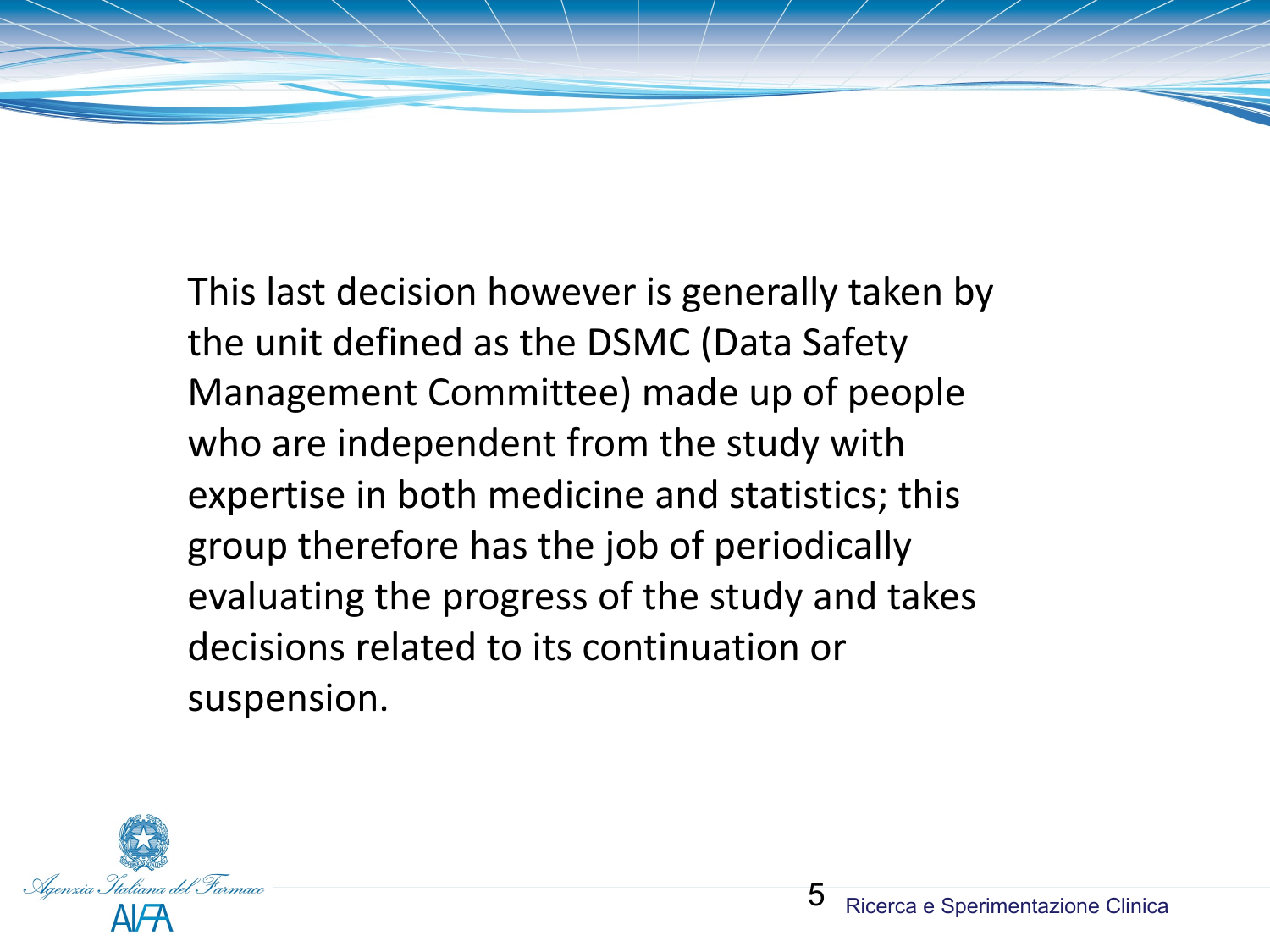Other people or groups may also be involved in the revision of the endpoint, in the management of the data and in communication with the patients. Another very important role is in monitoring, performed by a specific person – the Monitor – whose job within the study is to assume the fundamental role of controlling the "regulatory" quality of the running of the study and the quality of the data collected.

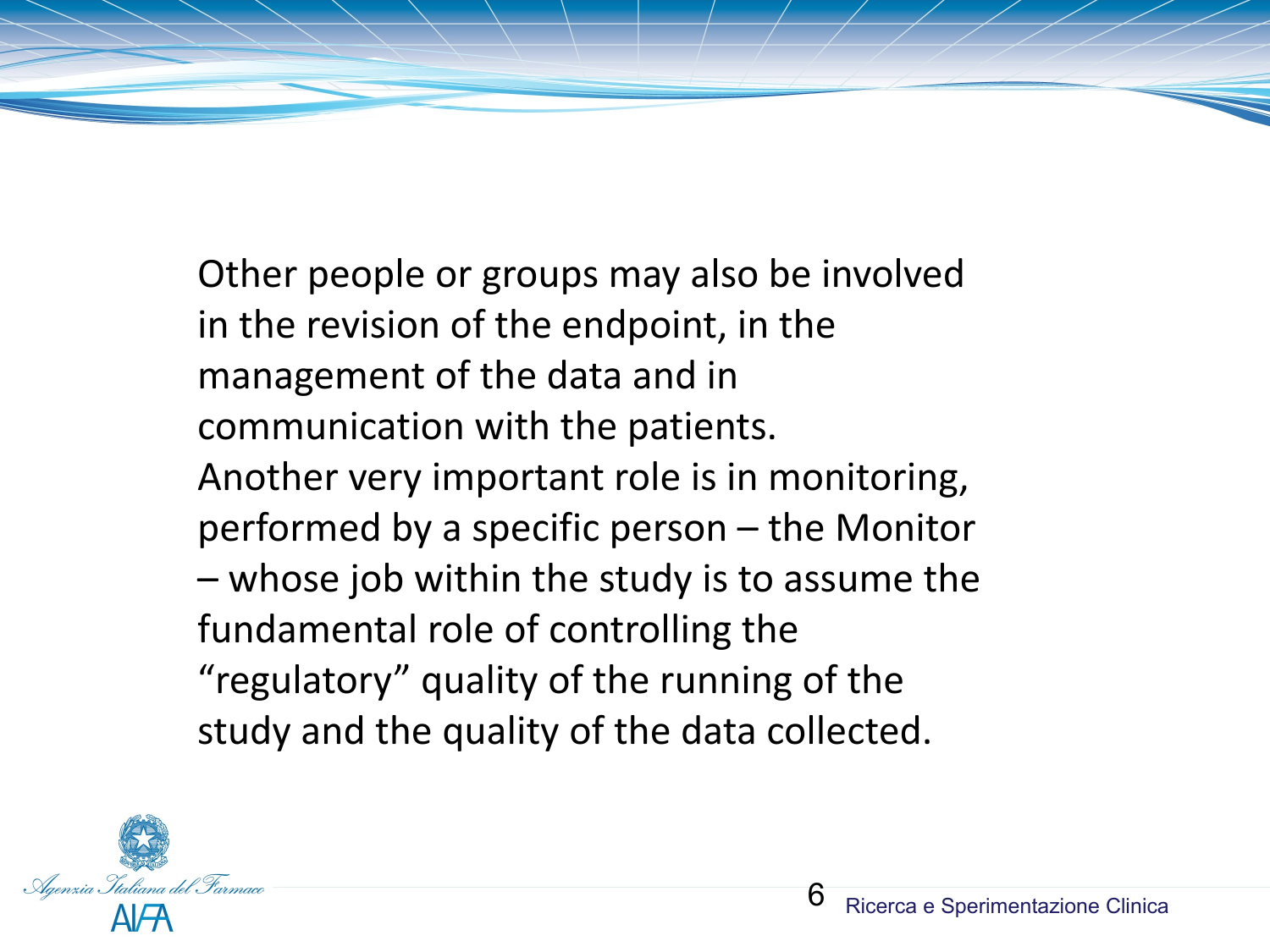The evaluation of the safety of the use of the medicine is also a fundamental aspect of clinical experimentation and assumes a different role in the various phases of development of a new product. A good protocol should indicate specific guidelines or diagnostic or therapeutic algorithms for the management of adverse events, both as a guarantee for the patients and to give the advantage of uniform event management during the analysis.

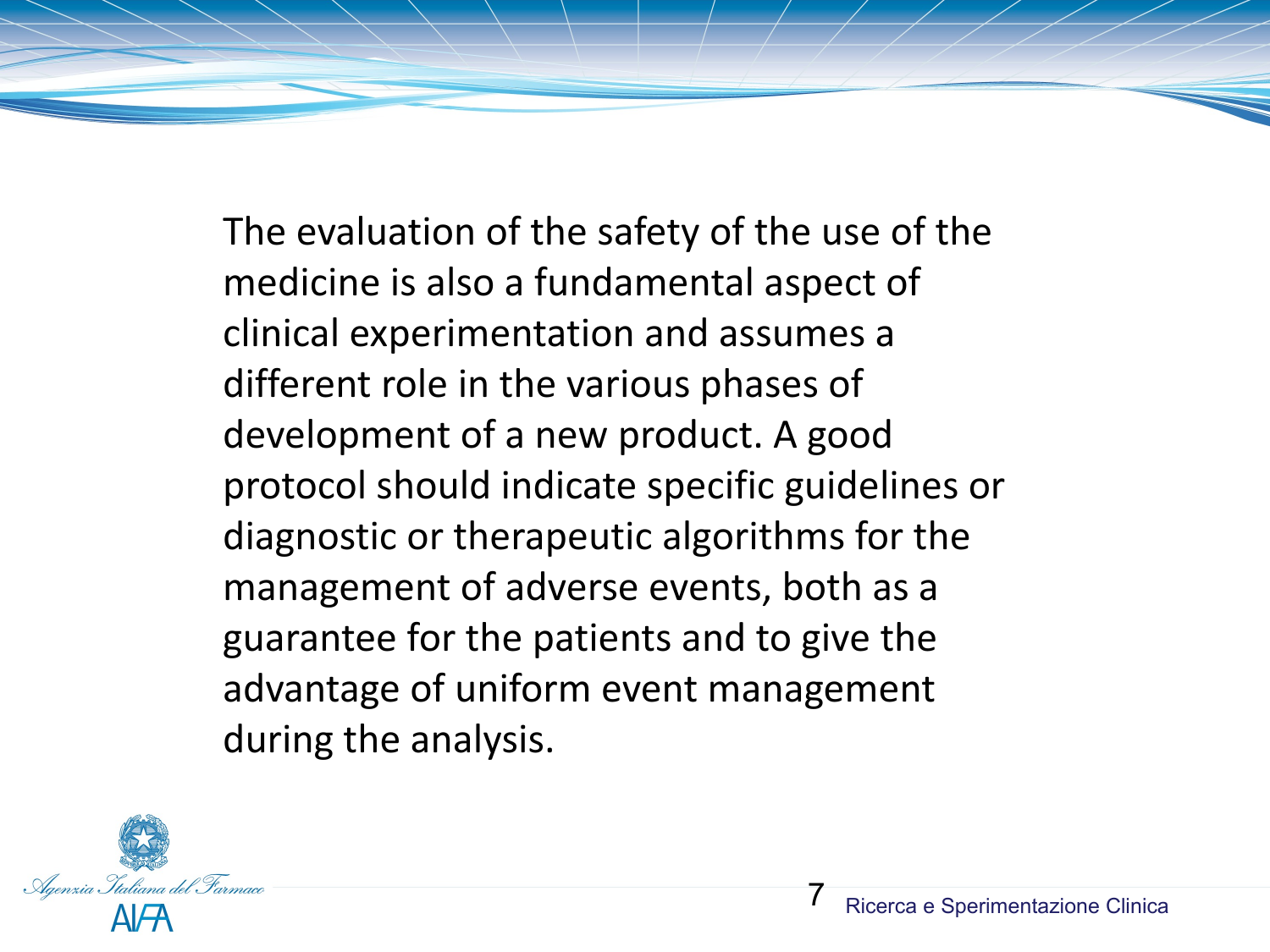All the activities of clinical experimentation are subject to intense verification, both by the personnel of the sponsor and by national or international regulatory authorities; these controls are generally of two types: due to specific problems or undertaken as routine controls.

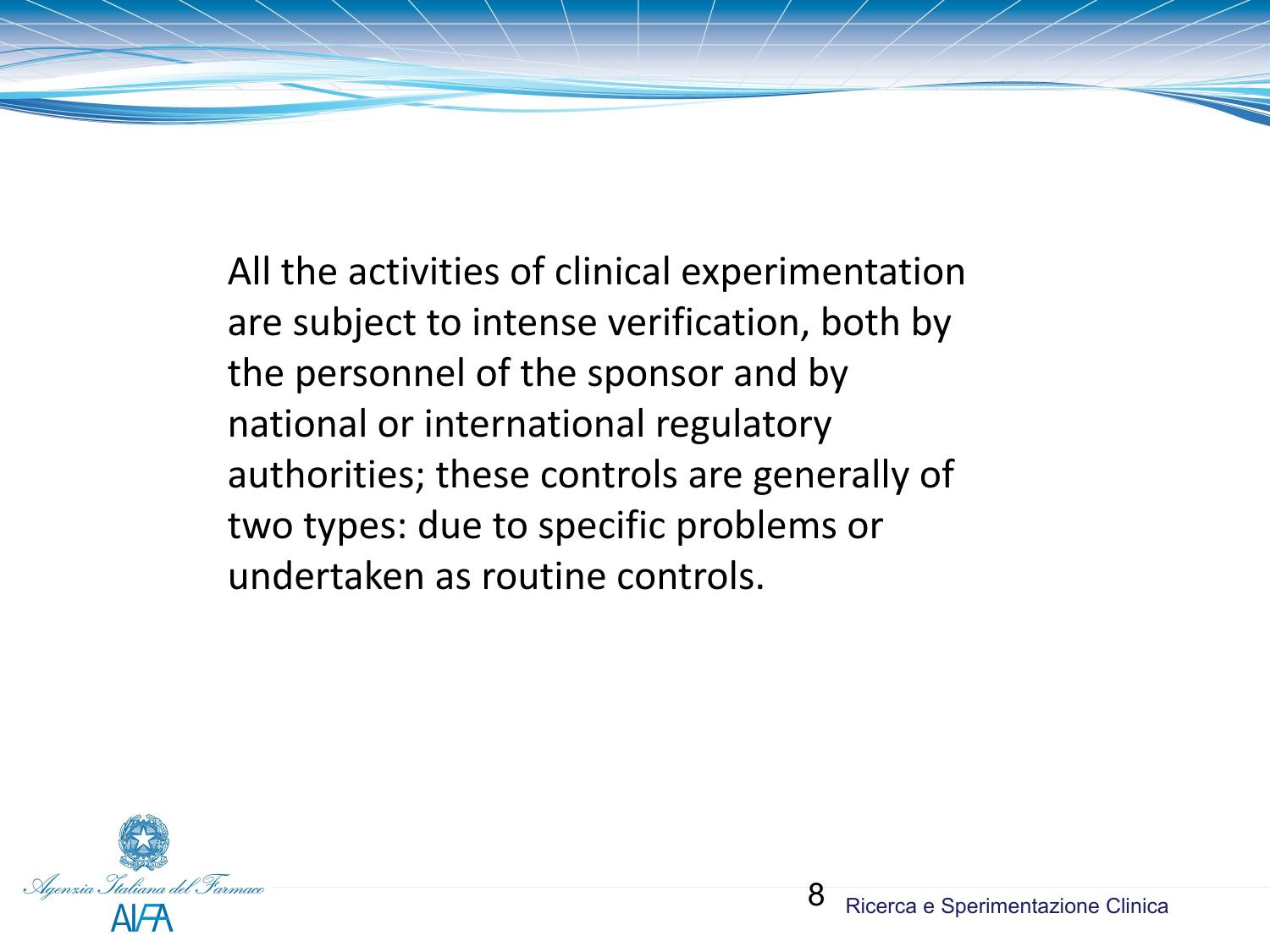The quality of a clinical trial involves various parameters – it is "multidimensional". A successful trial should be well designed, well conducted, and well analyzed, giving reliably interpretable results that can be put to good use. Some of these features fall under the heading of internal validity (meaning the appropriateness, coherence and robustness of the methods); others regard external validity – the relevance of the endpoints and the results to everyday clinical practice.

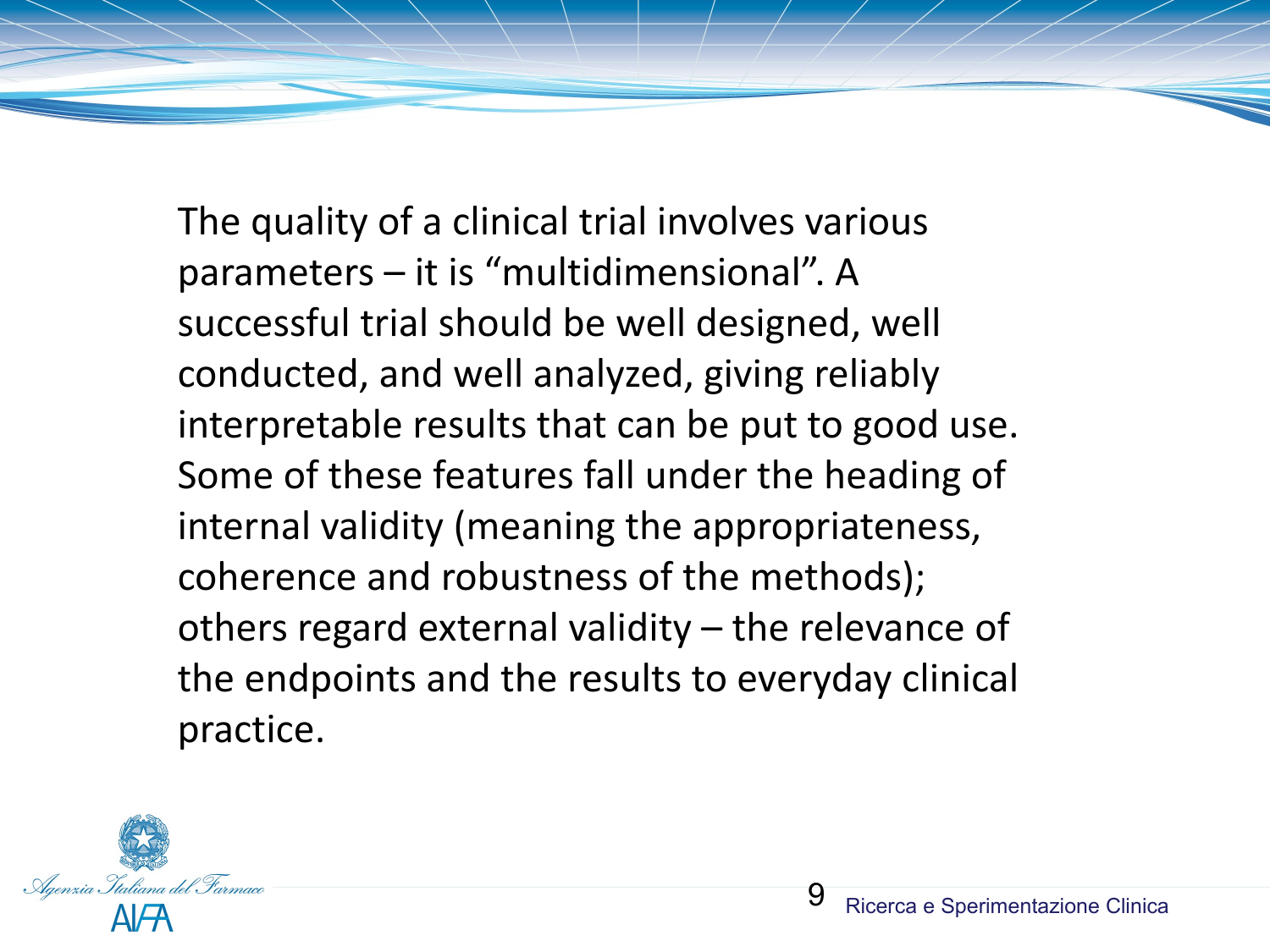

The conceptual core of a trial is its design, but the strength of its conclusions also depend on how it was conducted. It is therefore essential to focus clearly on this when planning and running the trial.

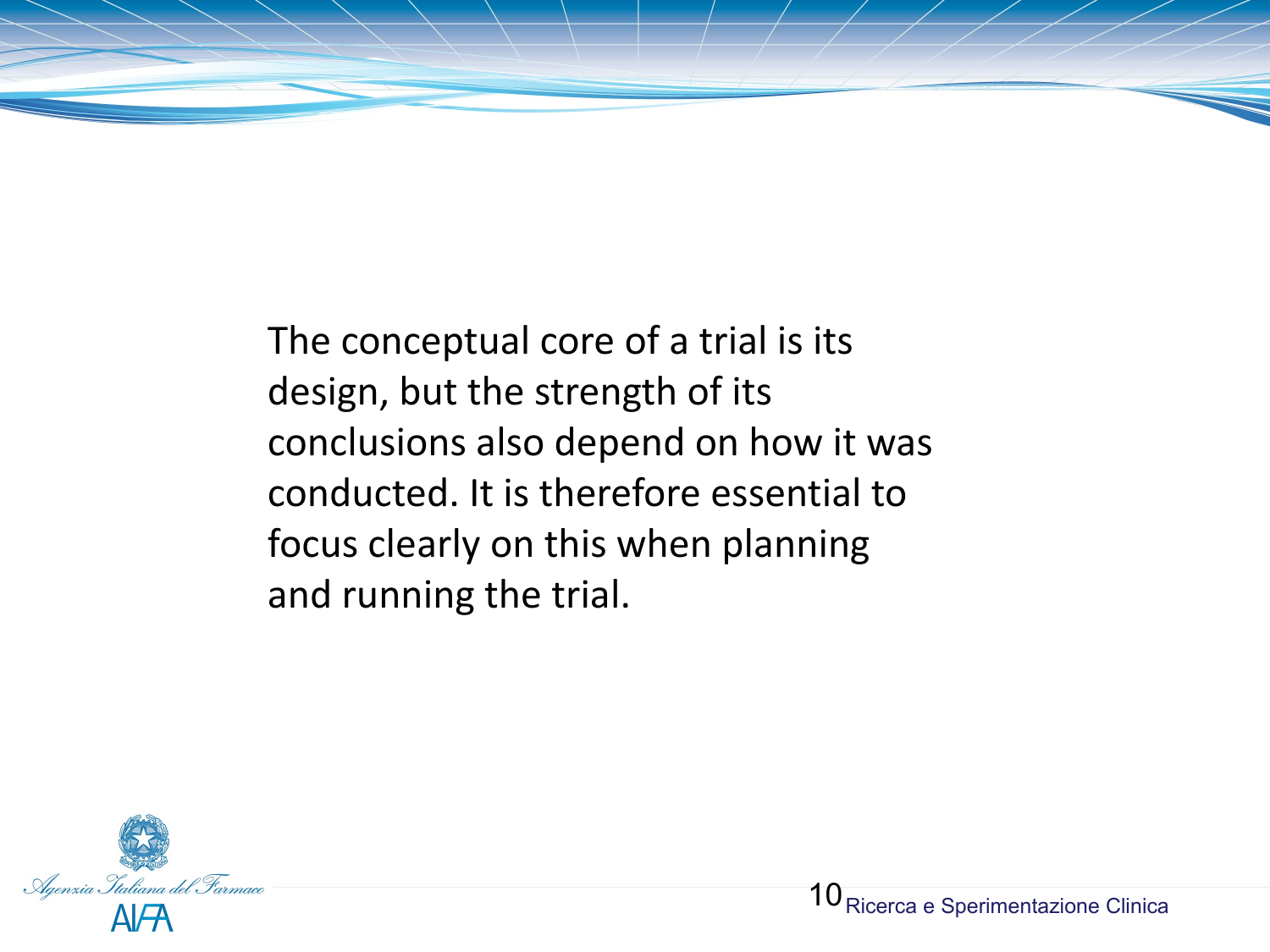A meticulously designed trial with impeccable methods may even risk failure if it suffers organizations defects – such as not obtaining full follow-up information, or appropriate instrumental data, or carefully collected biological samples. When it comes to writing up the results defects like this will show through, and how the reader  $-$  or a referee – is convinced of the trial's conclusions will depend on these factors.

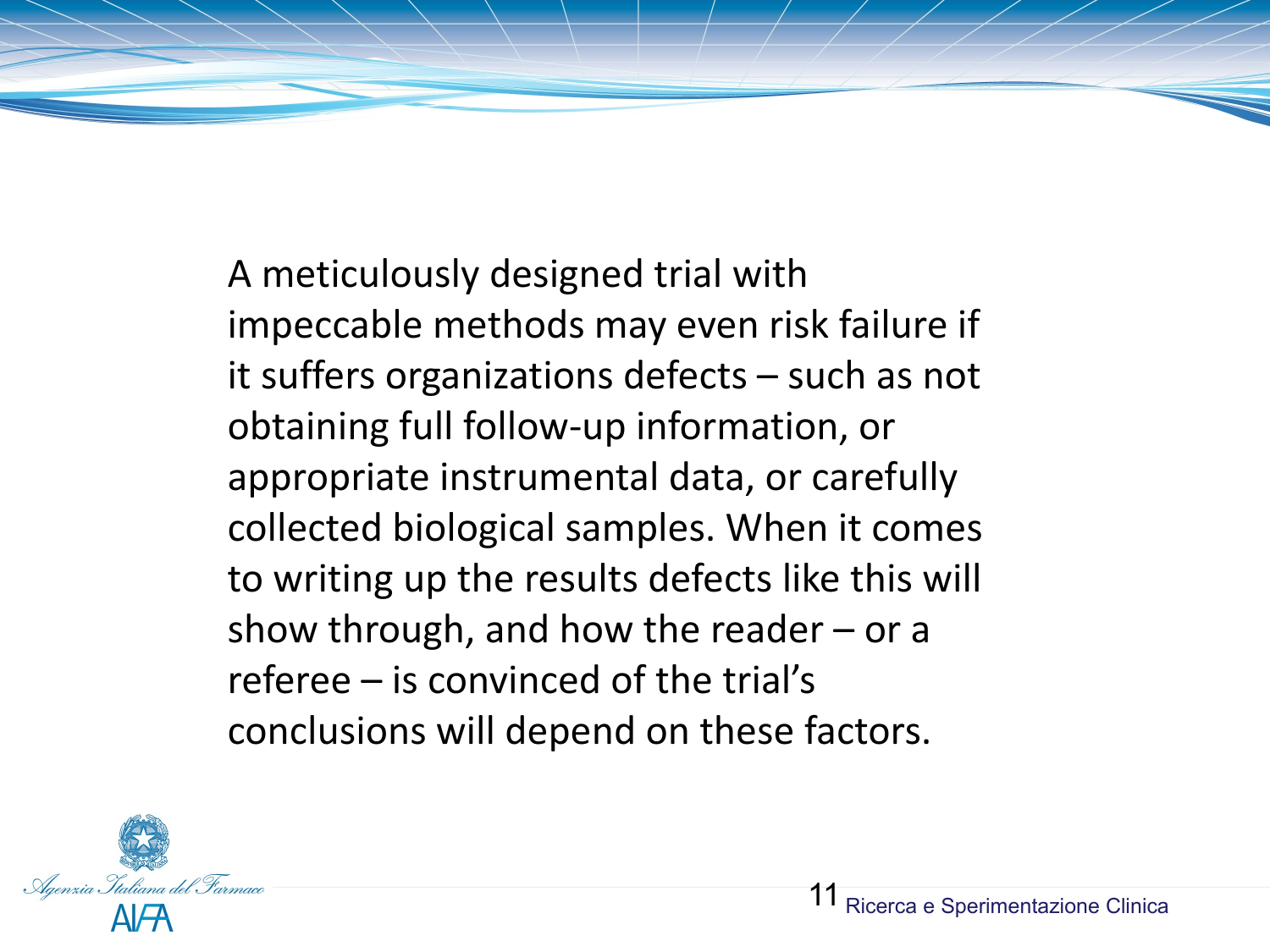# Reference documents

Reference documents • Full background documentation must be provided for all the centers and structures involved in the trial. This means general regulatory references and specific documentation pertinent to the trial.

Good clinical practice (GCP) and other regulatory refereces

The study protocol

Operating procedures

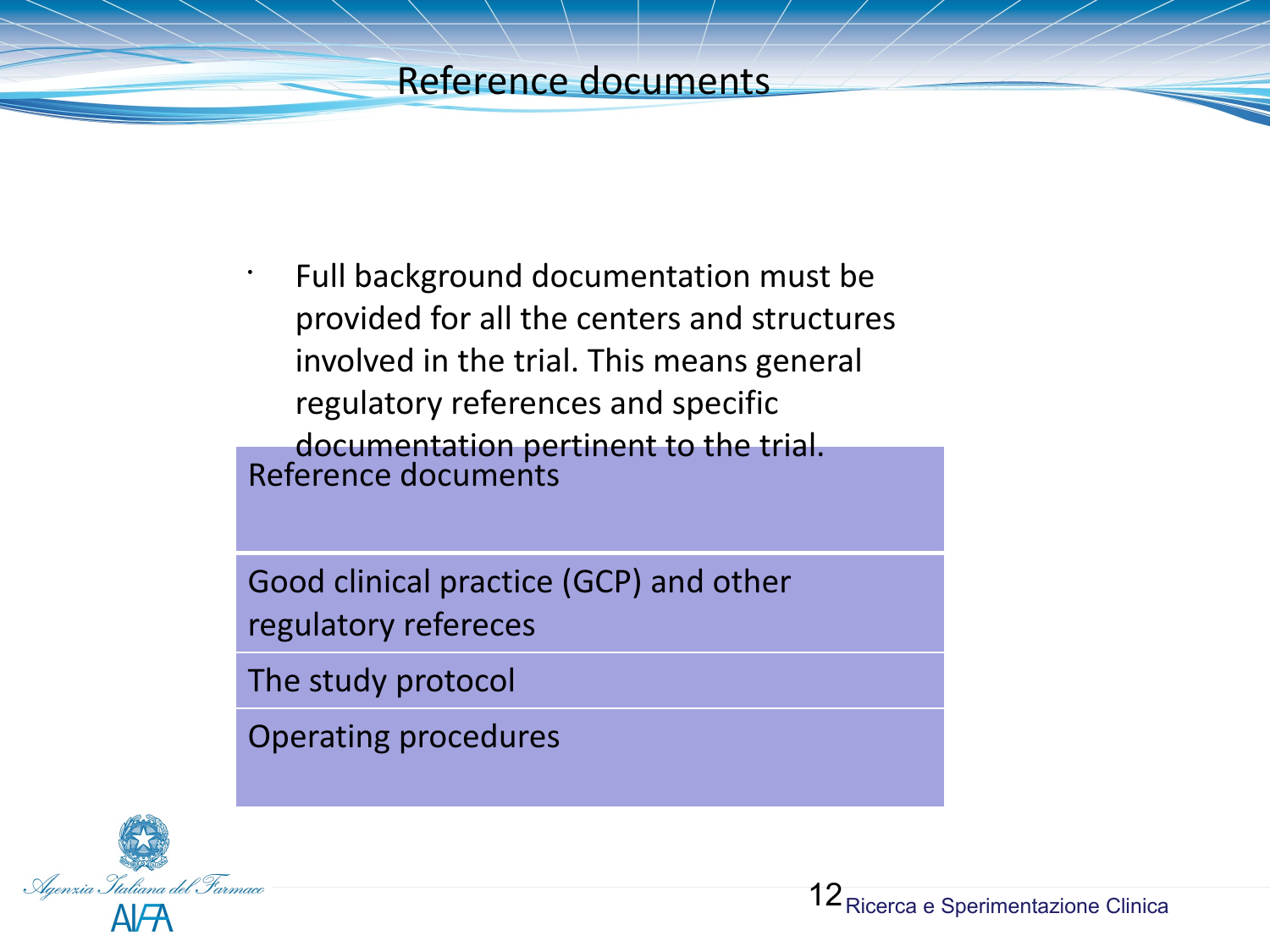Good Clinical Practice: general content

Terminology

General principles

Definition and tasks of the ethics or institutional commitee

Definition and tasks of the investigator

Definition and tasks of the sponsor (or promoter)

Protocol

Investigator's brochure

Essential papers for conducting a clinical trial

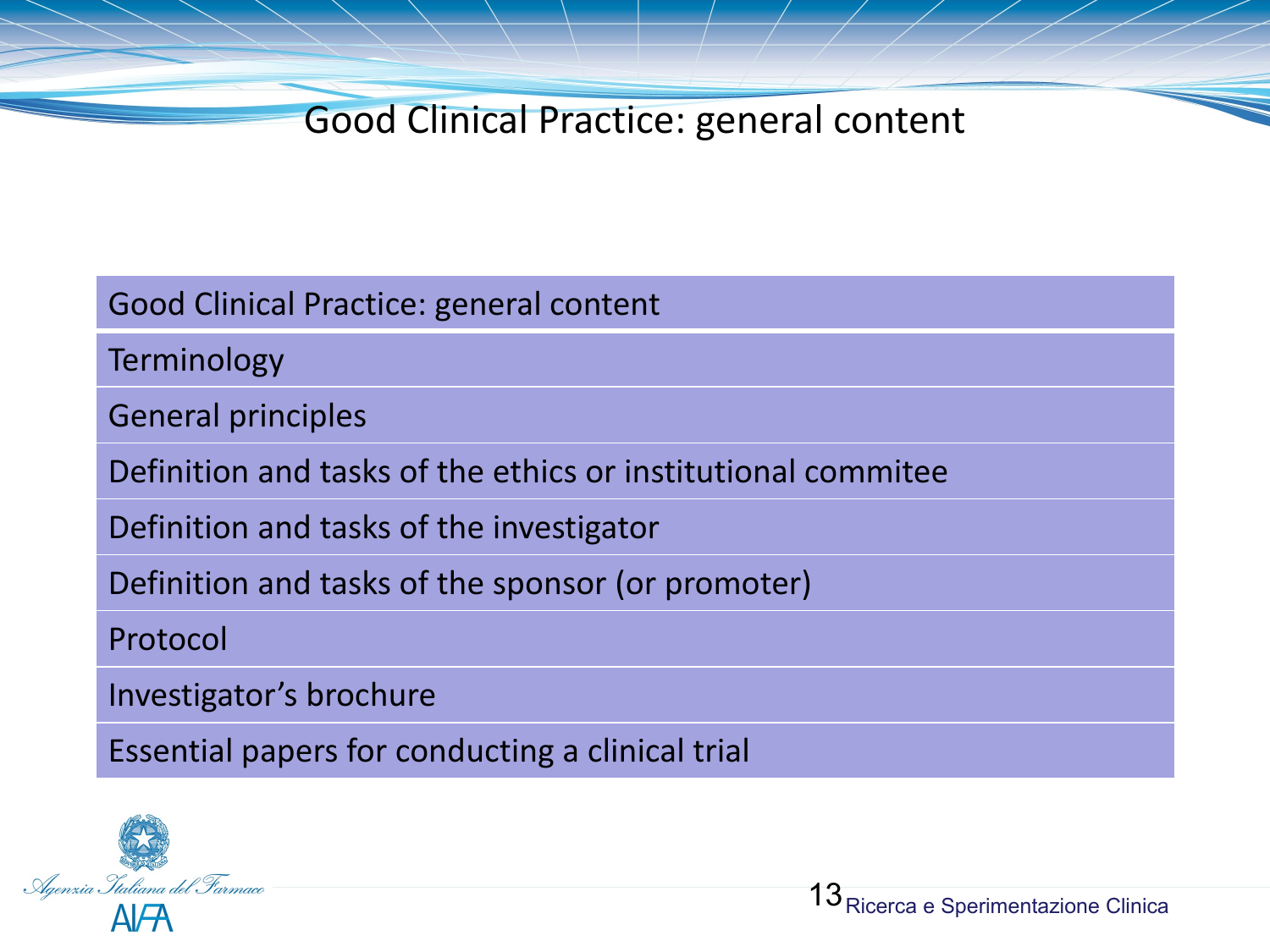Key figures according to Good Clinical Practice

Key figures according to Good Clinical Practice

The ethics or institutional committee

The investigator

The sponsor (or promoter)

The pharmacist

The patient

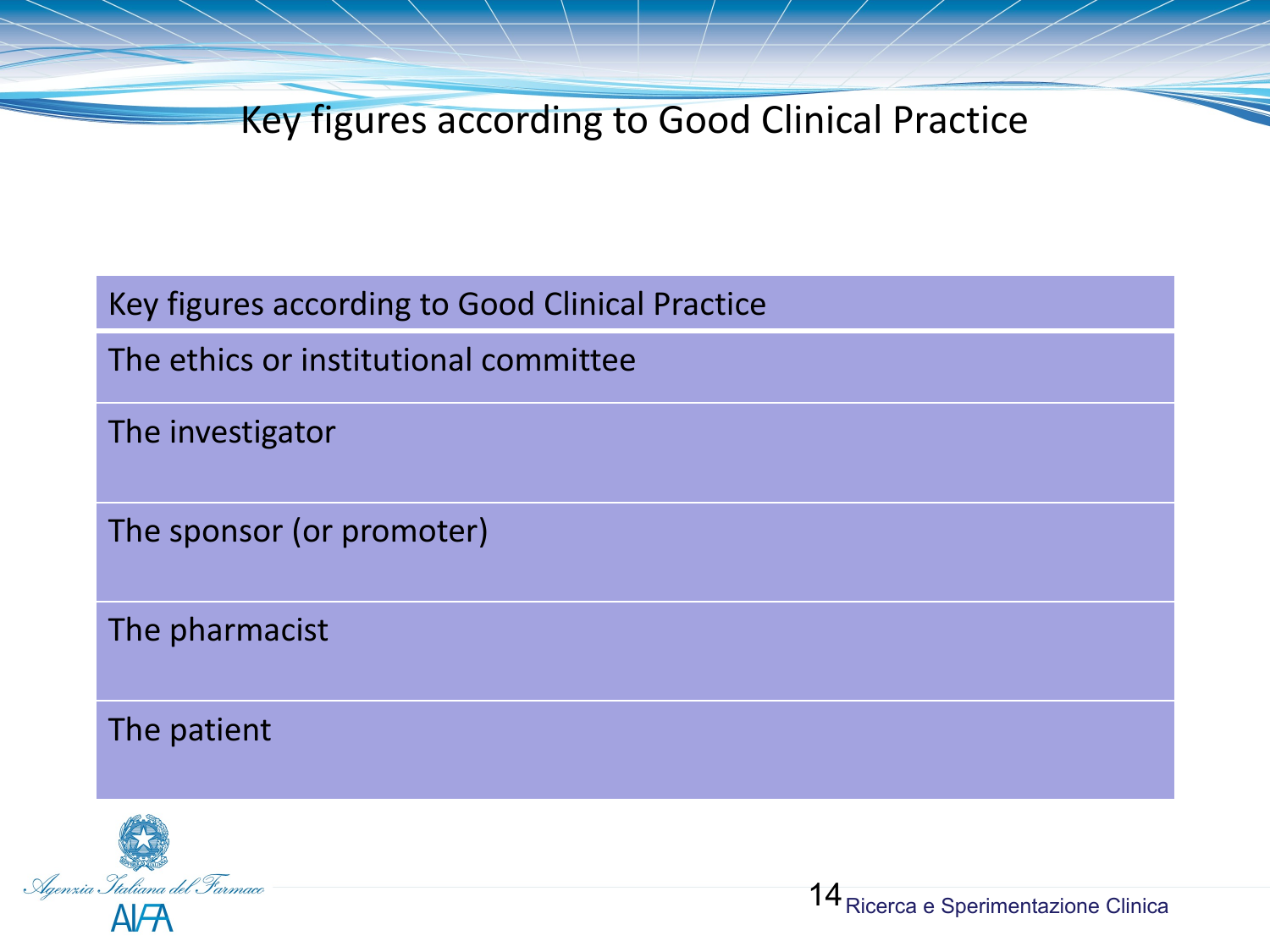Documentation according to Good Clinical Practice

Documentation according to Good Clinical Practice

Description of the document

Purpose of the document

When prepared and used

Archiviation by the investigator

Archiviation by the sponsor

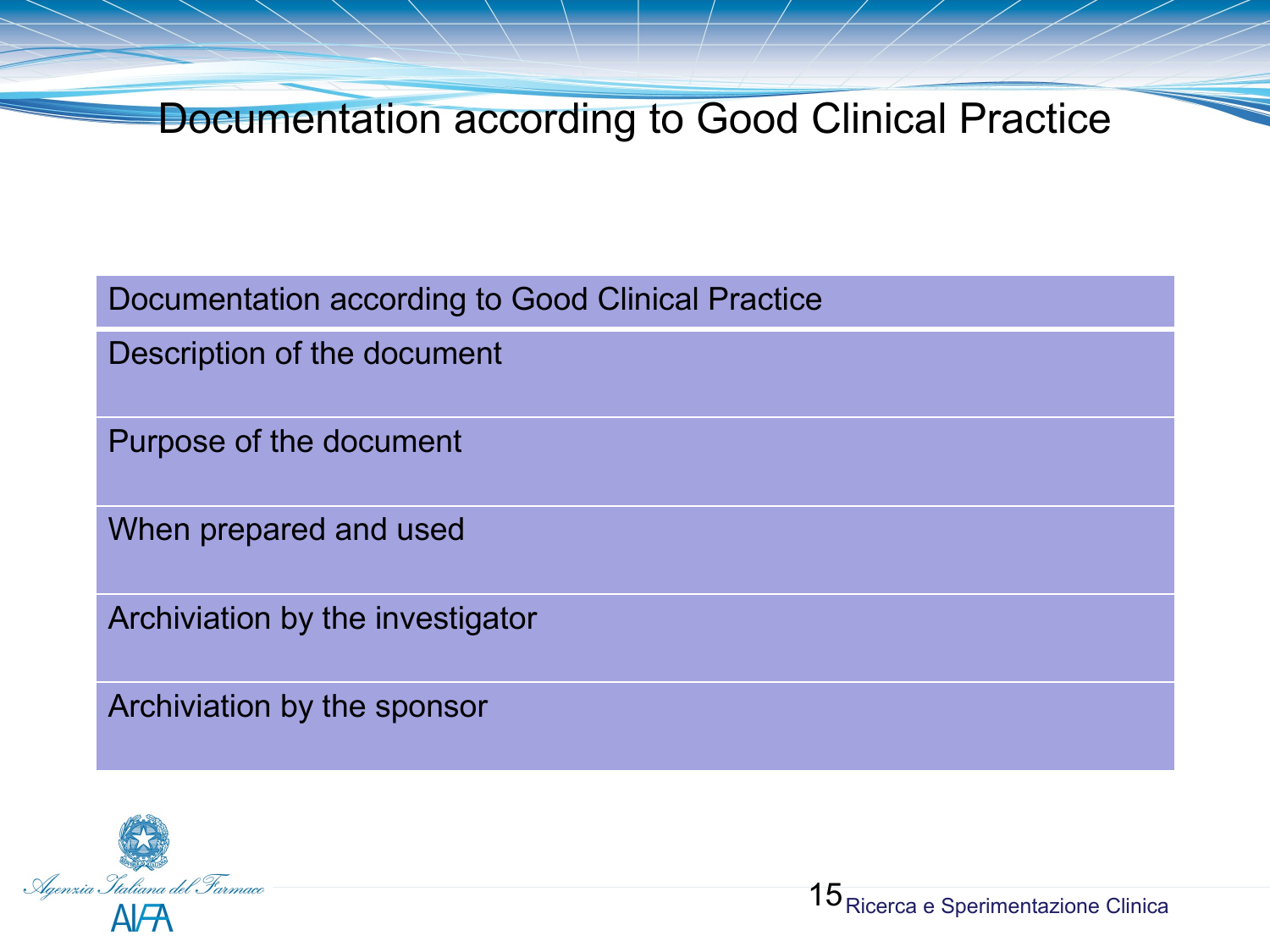The protocol and operating procedures serve as the specific reference for the trial and are the documents most consulted during it. The protocol itself merits a whole book and it is difficult just to summarize its contents.

The protocol designer has to combine and balance many details: experimental rigor, topicality of the clinical question, frequency, invasiveness, acceptability and feasibility of the procedures required, representativeness of the sample, the need to obtain clinical information in reasonable time but also to ensure it is solid and transferable, ethics and criteria for experimental methods, reasonableness in conduction and respect of the original question.

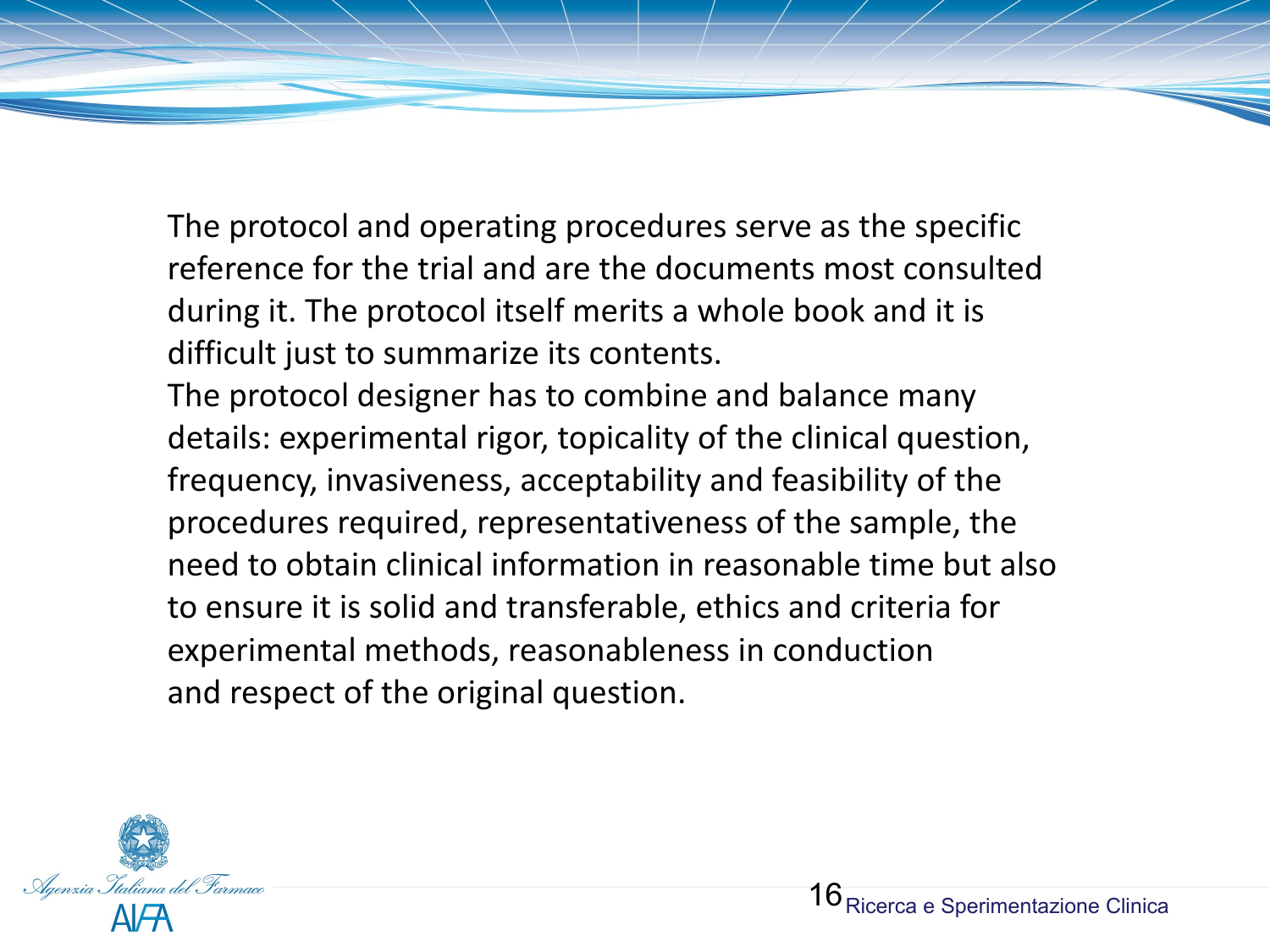The protocol has to be acceptable to patients, to the ethics committee, pharmacists, nurses, doctors, statisticians, monitors, laboratory and administrative staff. It must be compatible with patients' schedules and with the clinical center's work, and every effort must be made to foresee anything that might happen during the trial.

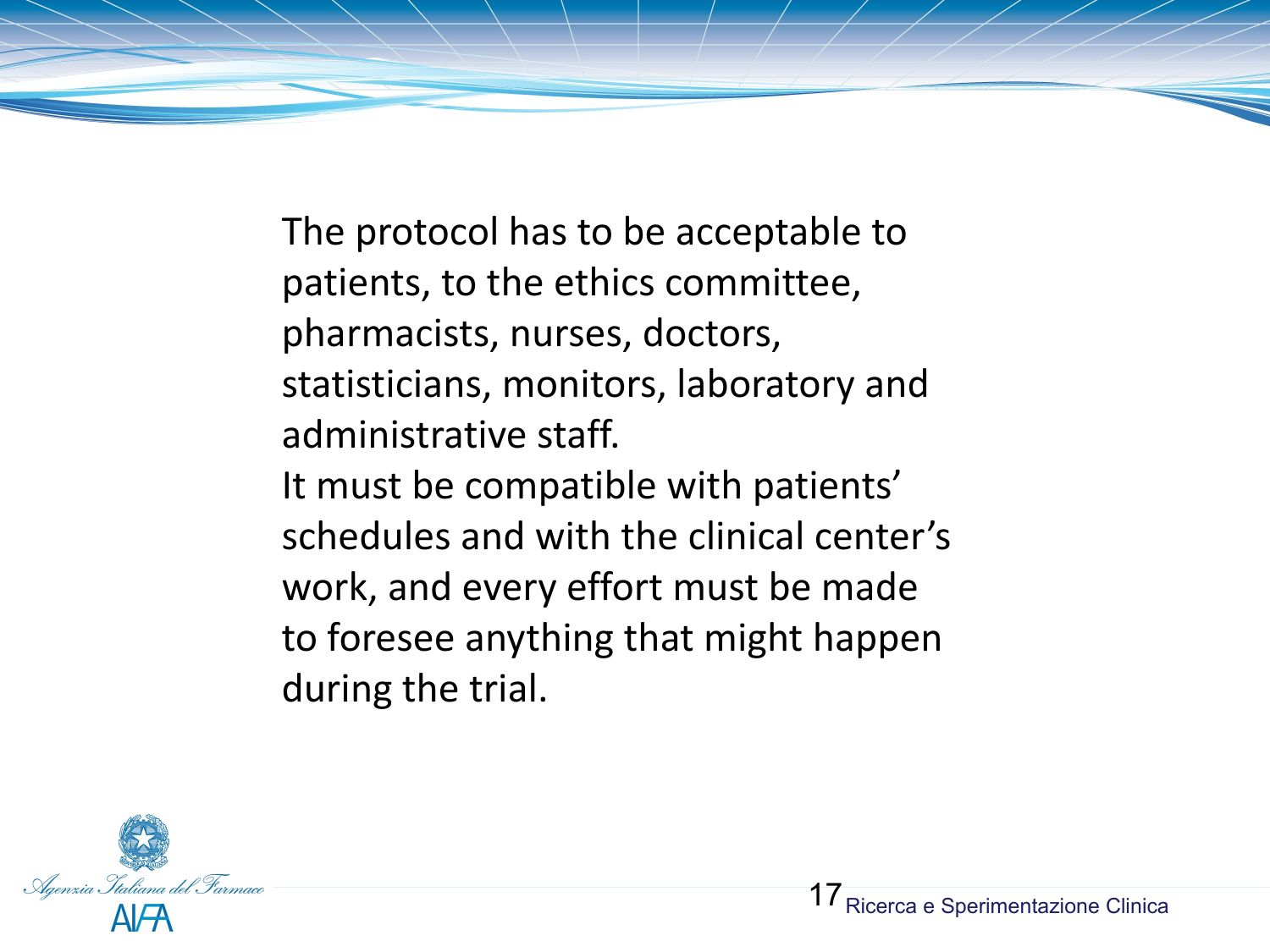In practice, it involves transferring a simple clinical question to a much more complex real-life situation. Confounding factors must be eliminated but the trial must not become a theoretical schematic exercise, because that would only produce improbable patients followed through implausible procedures, with inflexible therapeutic methods, that will give results that cannot be transferred anywhere.

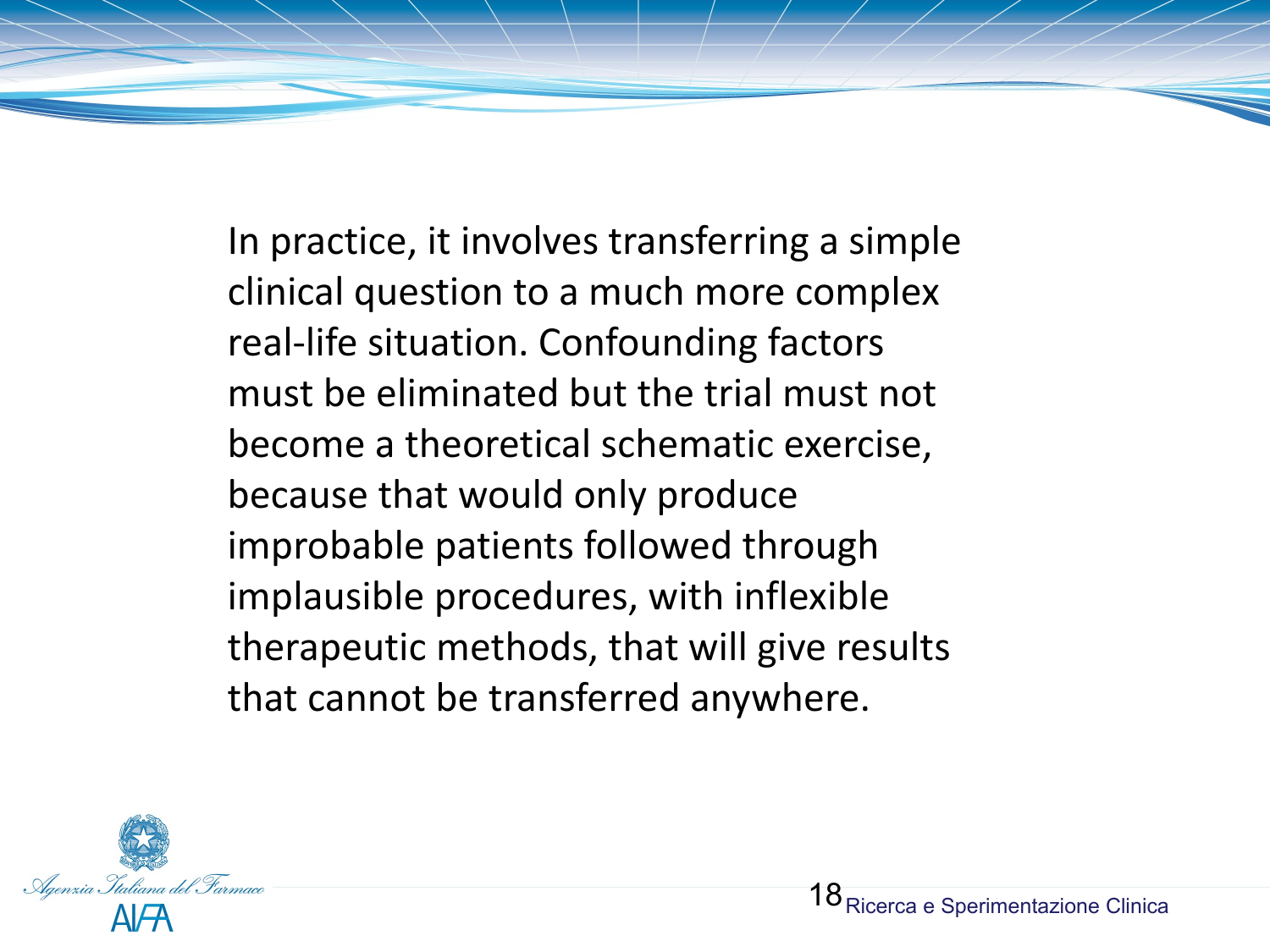#### People responsible for drafting the protocol

Principal investigator(s) (Chair/Co-chairs)

Person responsible for study coordination/monitoring

Clinical trial specialist

**Statistician** 

Data manager

Other clinicians participating in the trial

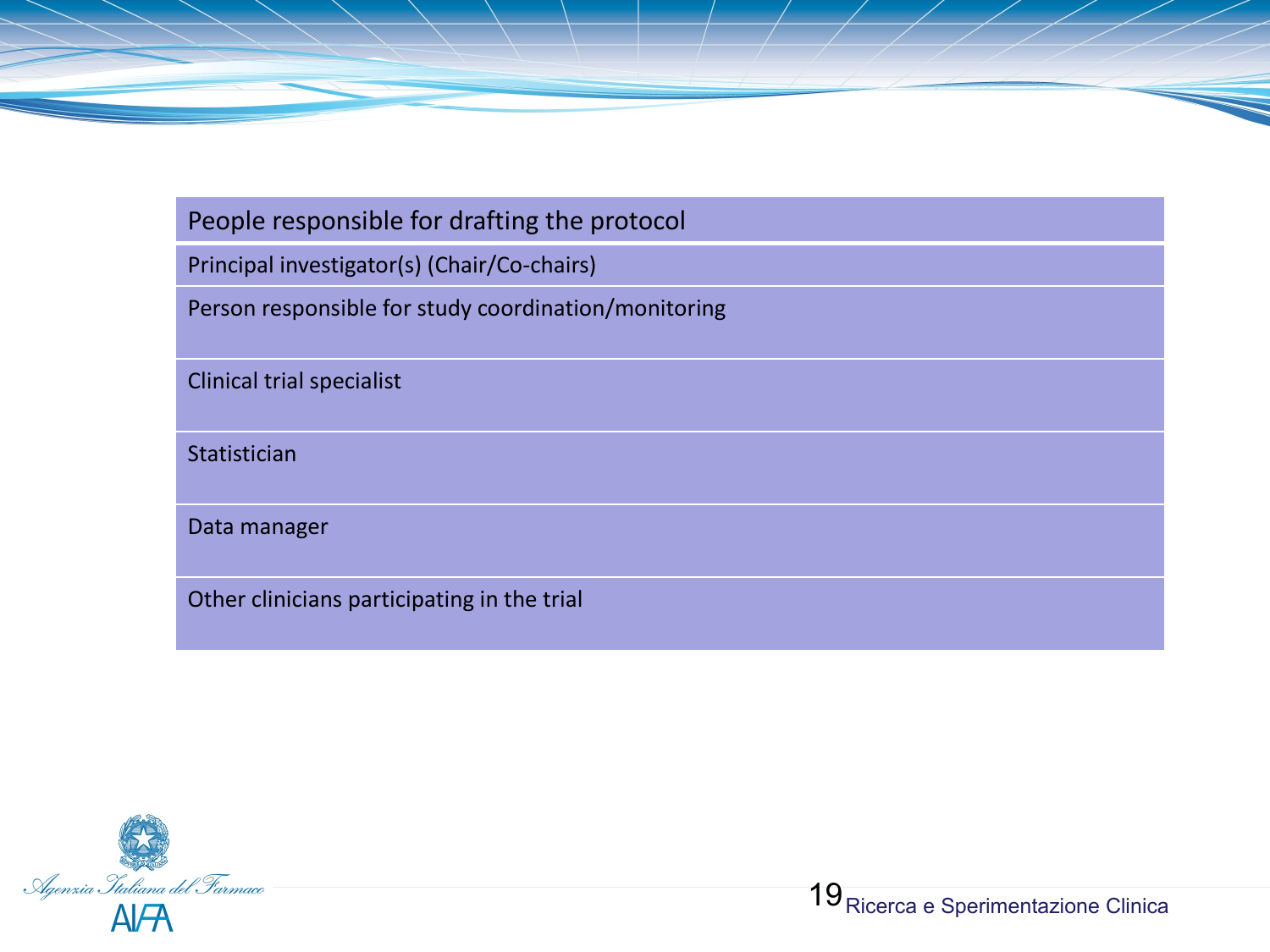#### People responsible for drafting the protocol

Representatives of the promoter/sponsor or firm(s) supplying the treatment(s)

Pharmacist

Laboratory technician

Community/patients' representatives

Clinical or diagnostic specialists, depending on the topic being investigated

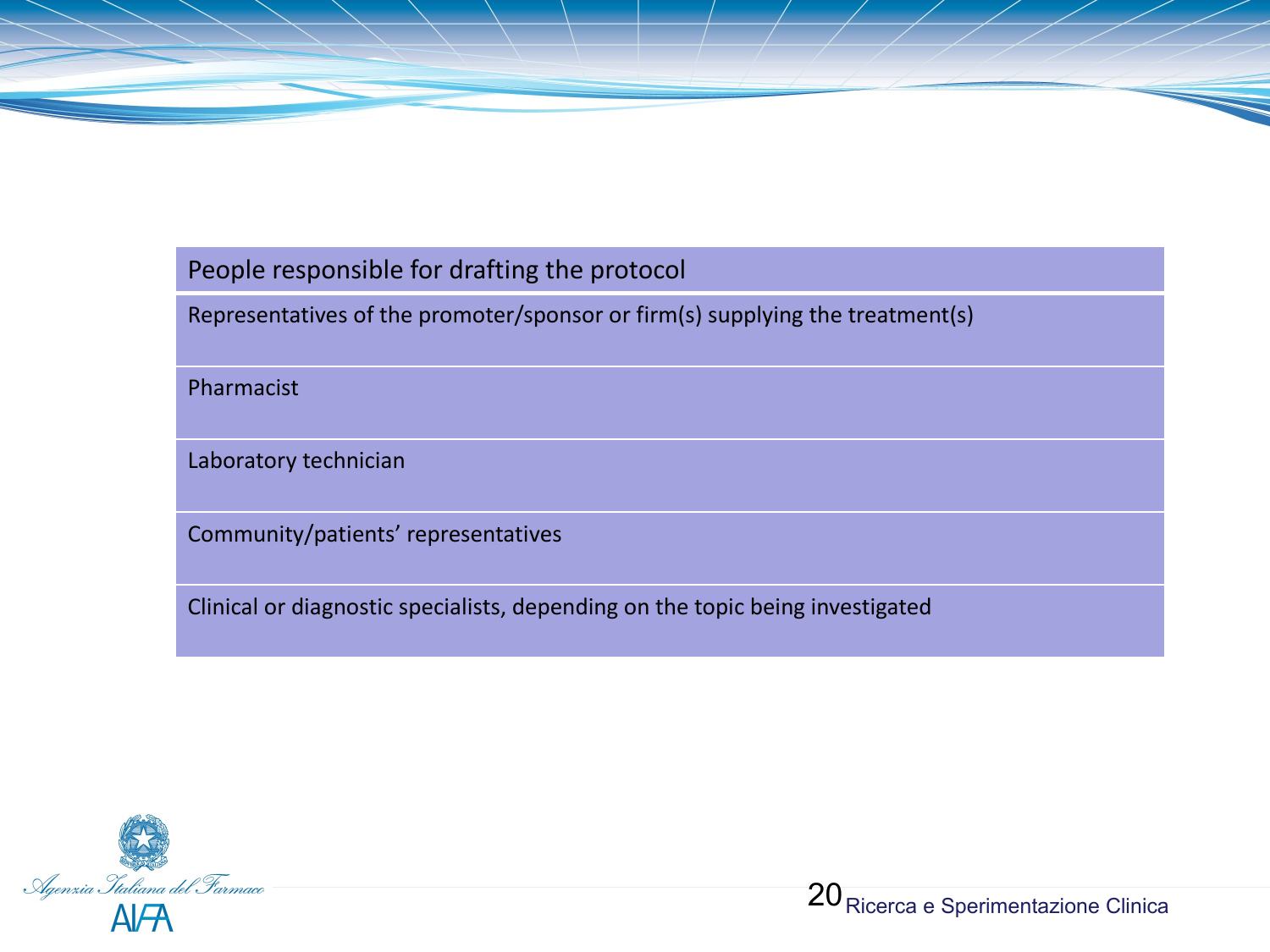Title

Version and date

Principal investigator/protocol chair

Any changes from the original/previous version

**Contents** 

Summary

Flow-chart (times, scheduled visits and procedures)

Background and rationale



Purpose, aims and design

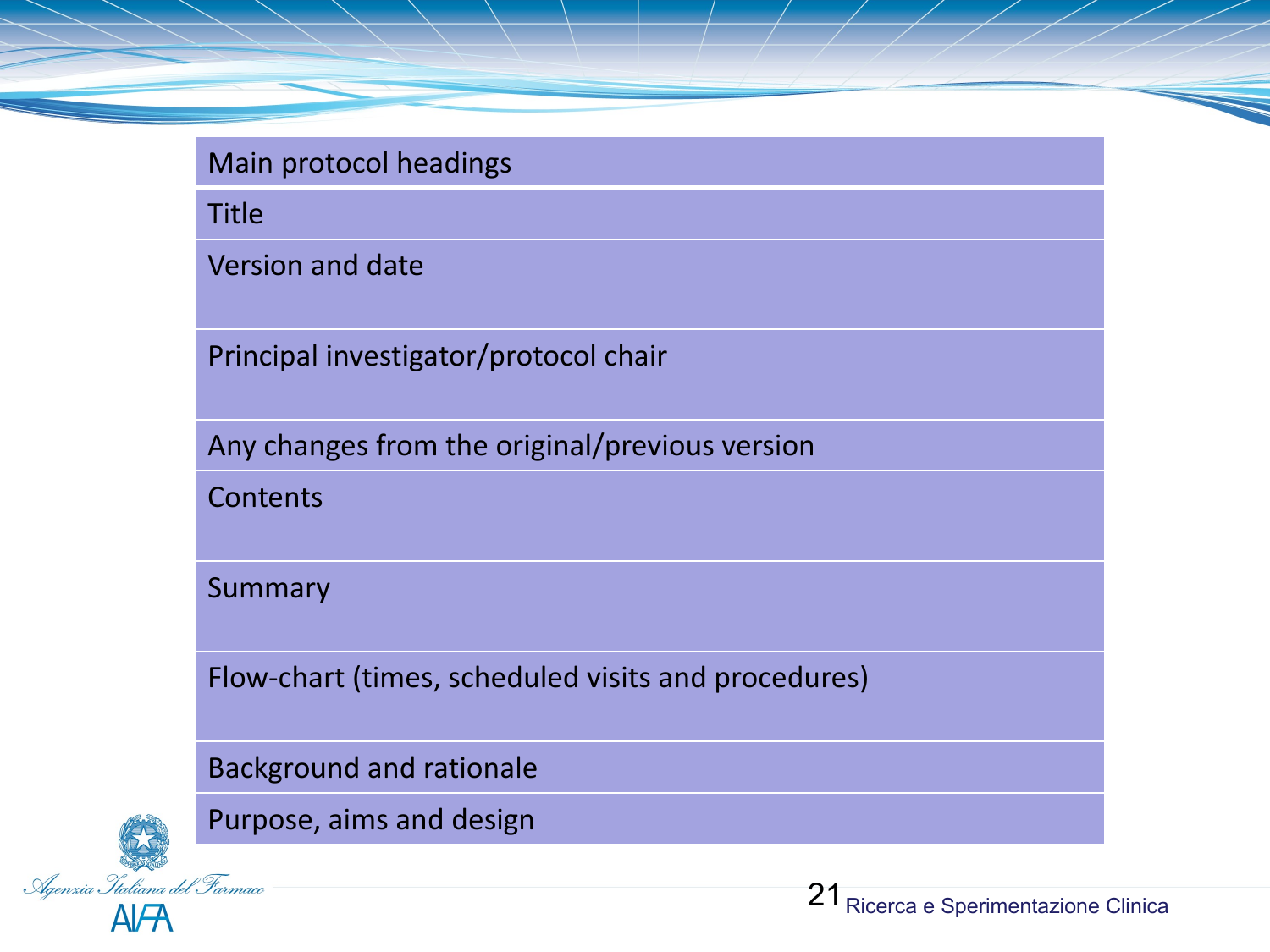Treatment(s) selected: preclinical and clinical information on the drugs: activity, toxicity, pharmacokinetics

Design: randomization, controls, blinding, placebo, phase

Duration and population, inclusion and exclusion criteria

Selection and withdrawal of patients

Treatment regimens

Primary and secondary endpoints

Measures of efficacy

Measures of safety



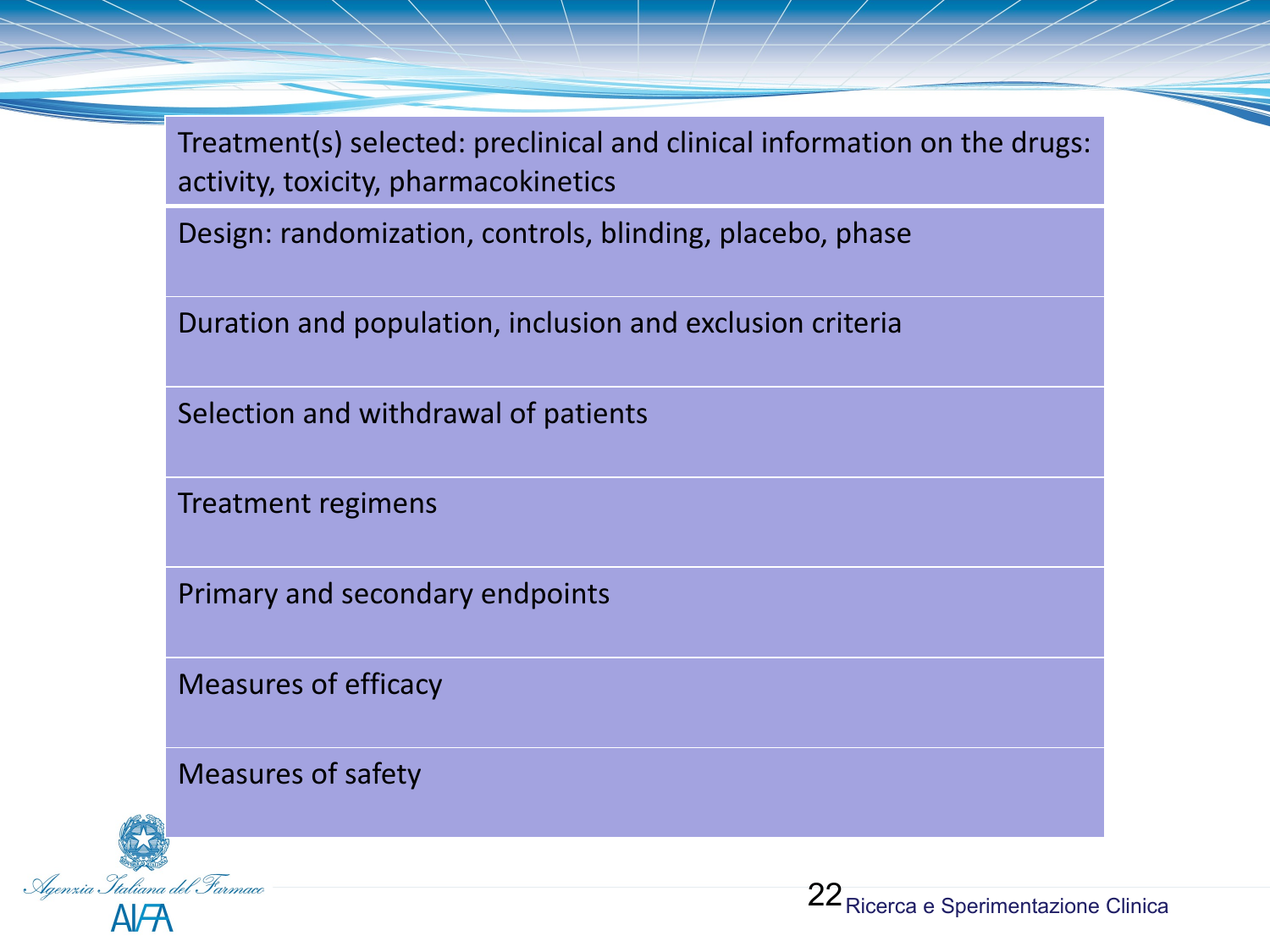Concomitant therapies admitted

Participation in concomitant trials

Statistical details, sample size and data analysis

Screening procedures

Entry procedures

Follow-up procedures

Definition of treatment failure and relative procedures

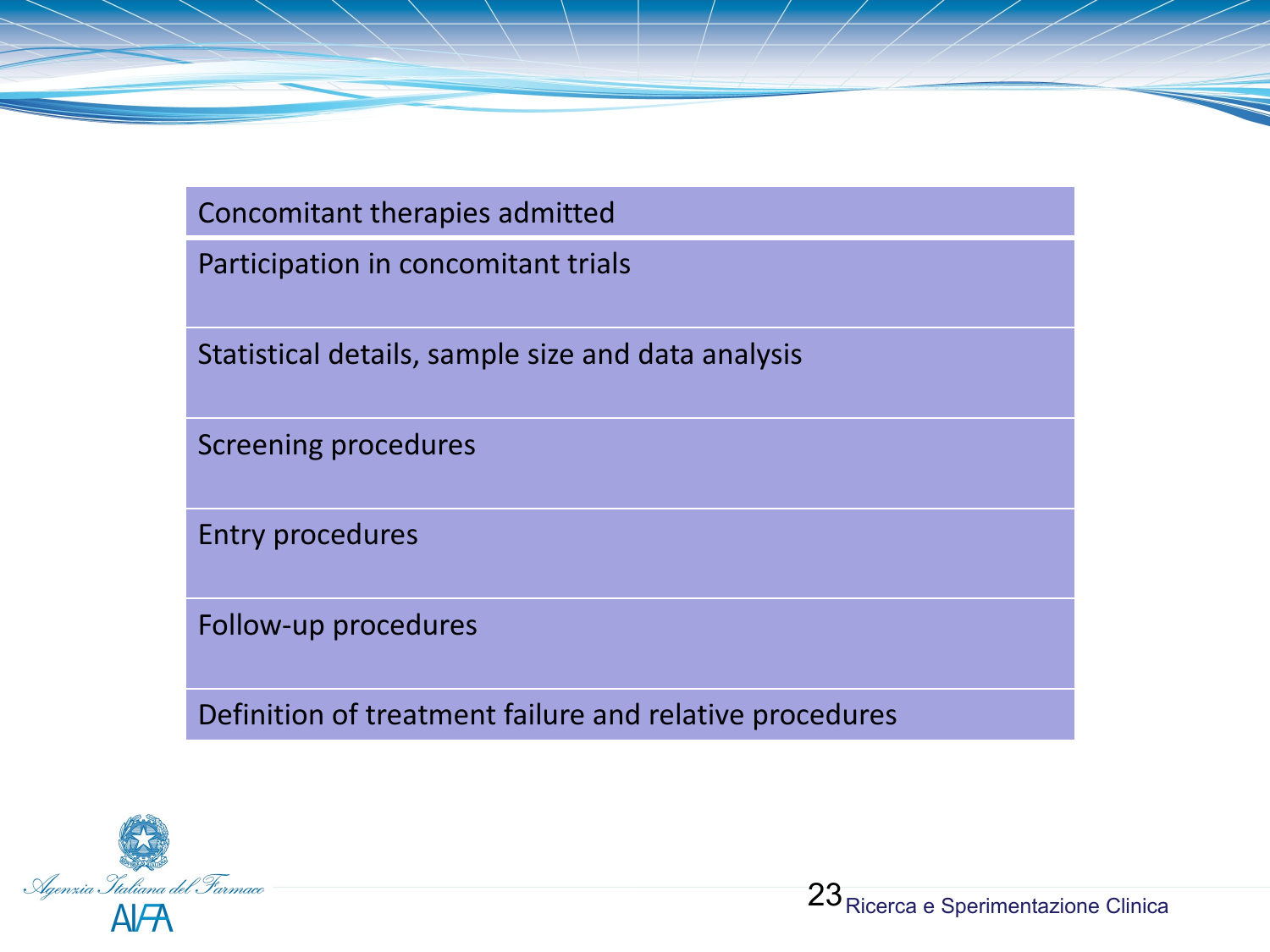Adverse events: definition, grade and severity

Procedures for reporting and managing serious adverse events and deaths

Treatment changes to cope with adverse events

Withdrawal from the trial, interruption of treatment, and subsequent follow-up

Sample collection and special instrumental investigations

Direct access to source data and documents

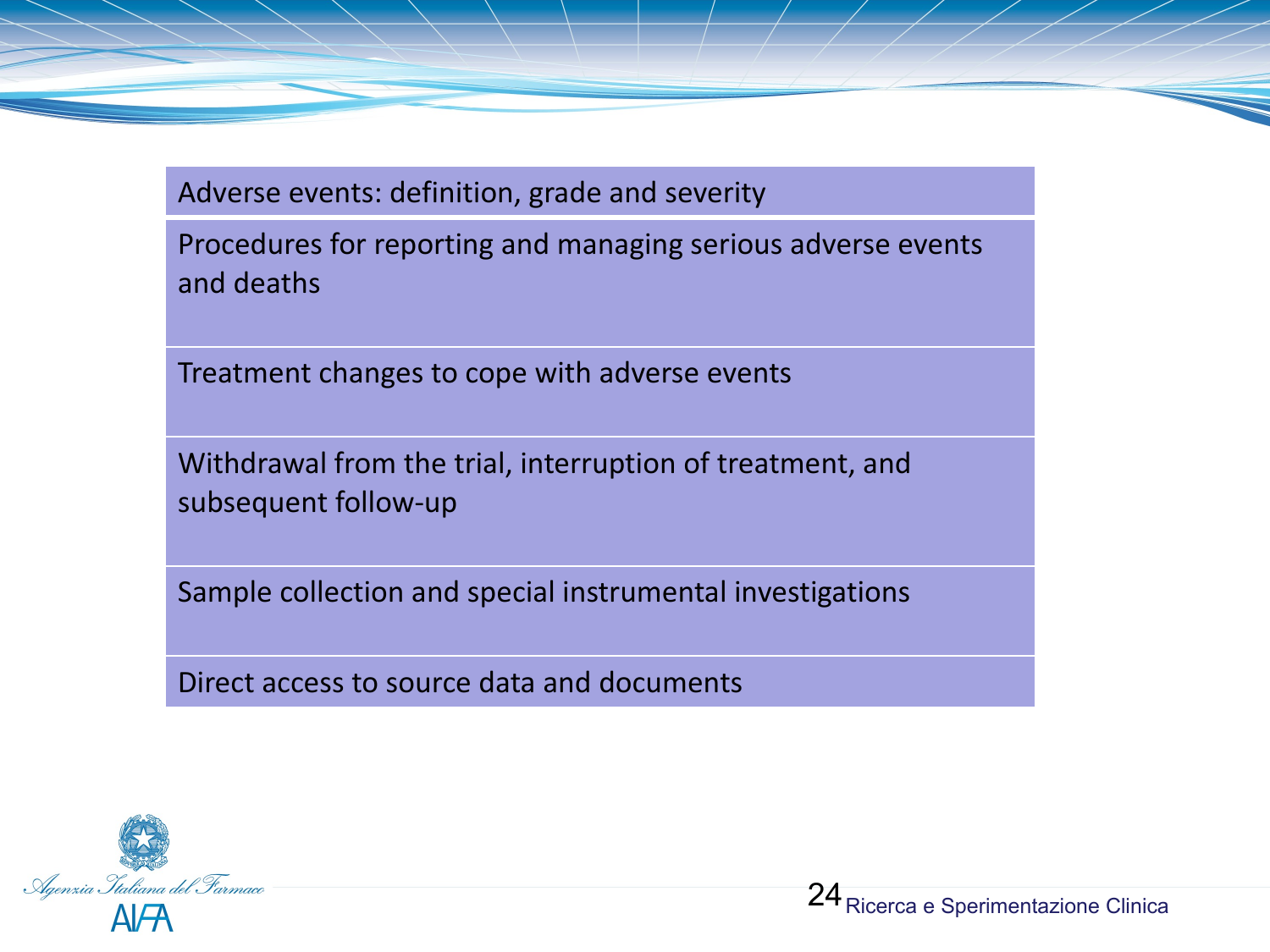## Sub-studies

Quality control and assurance procedures

Committees and other structures involved in the trial conduction

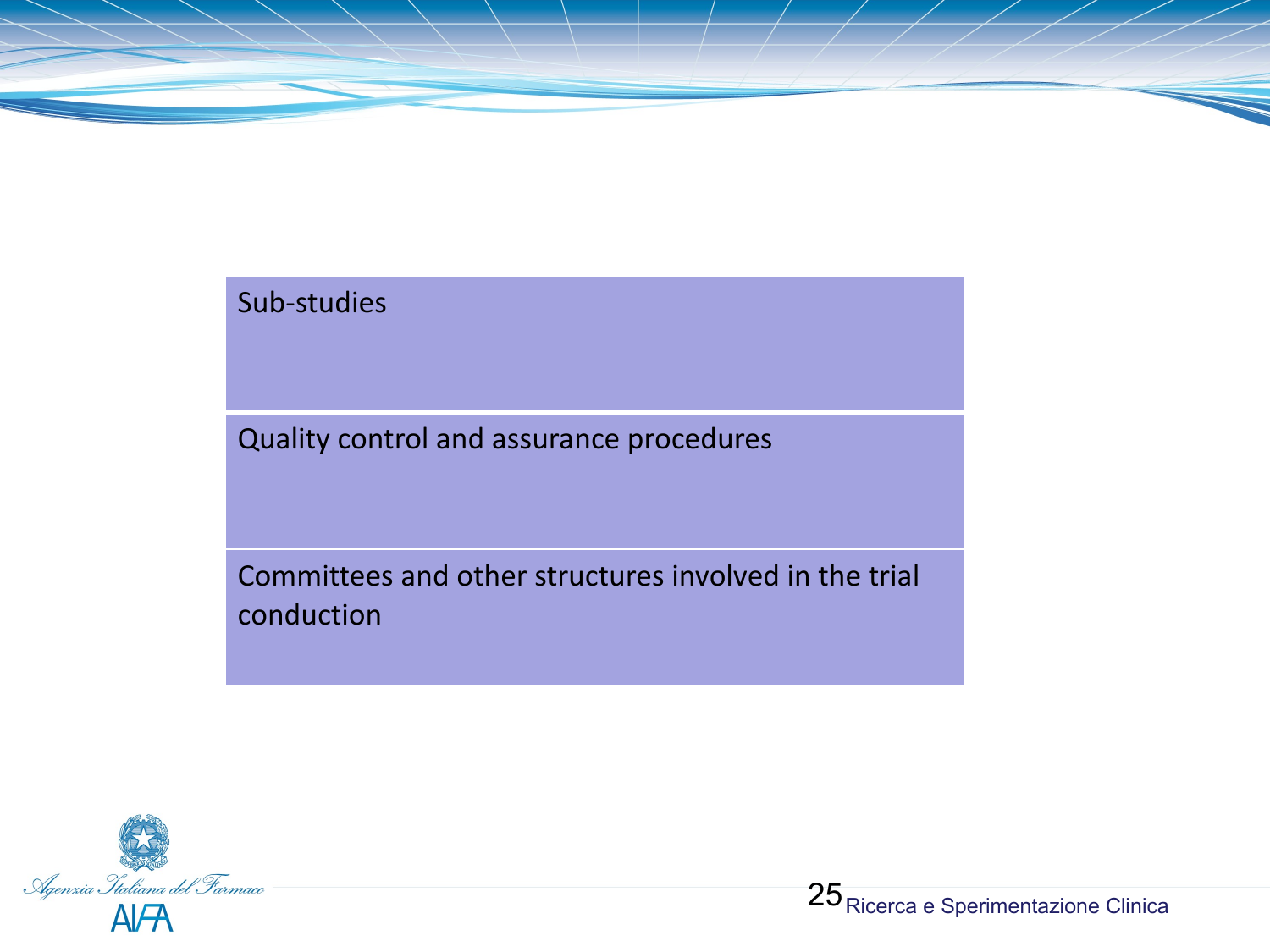Verifying trial progress: enrolment, follow-up, performance of the centers

Interim analysis and stopping the trial

Ethical aspects, confidentiality and insurance

Investigator's responsibilities

Monitoring and audits

Data handling and document storage

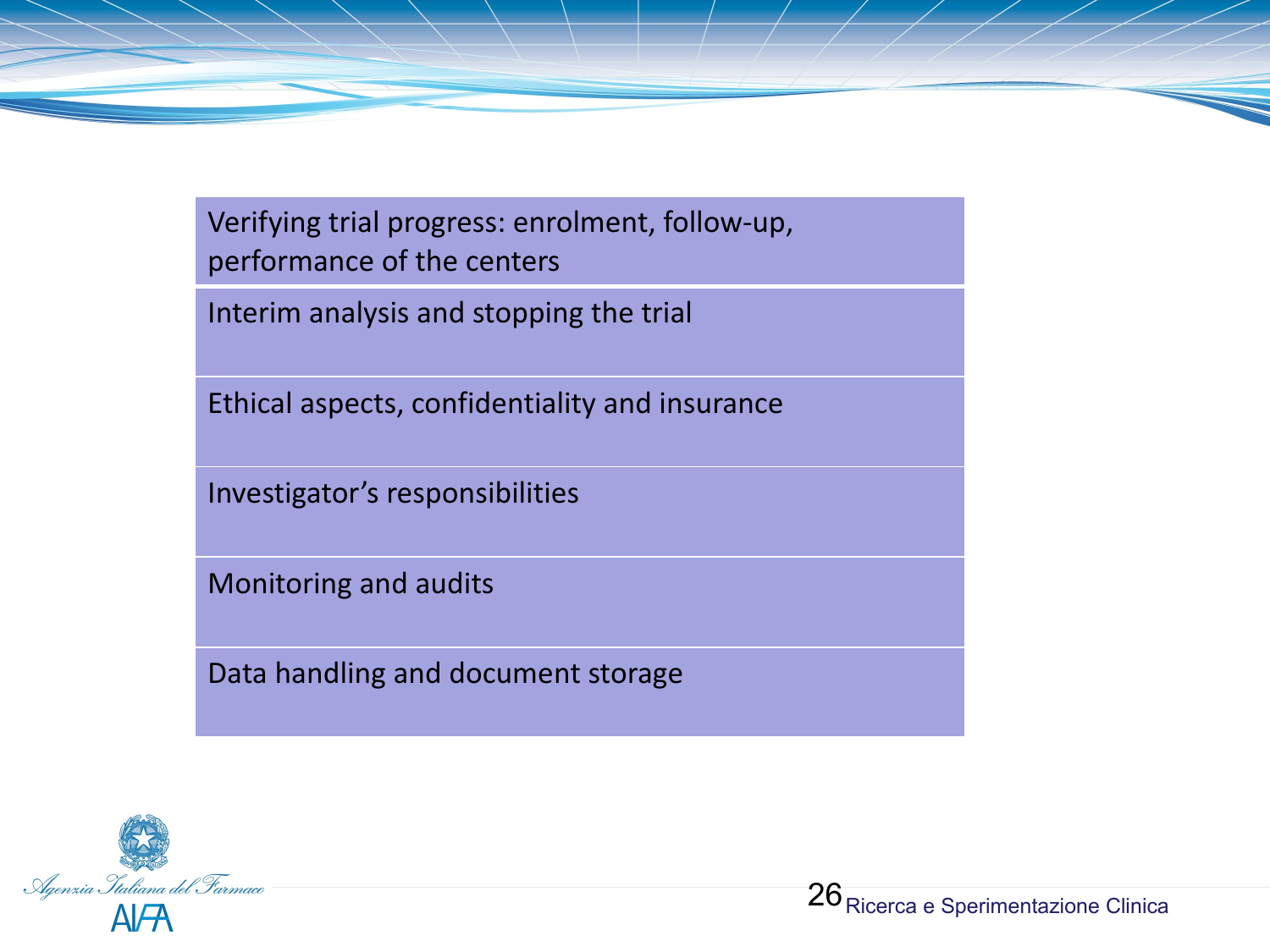

### Financial matters

Data ownership and publication

Bibliographic references

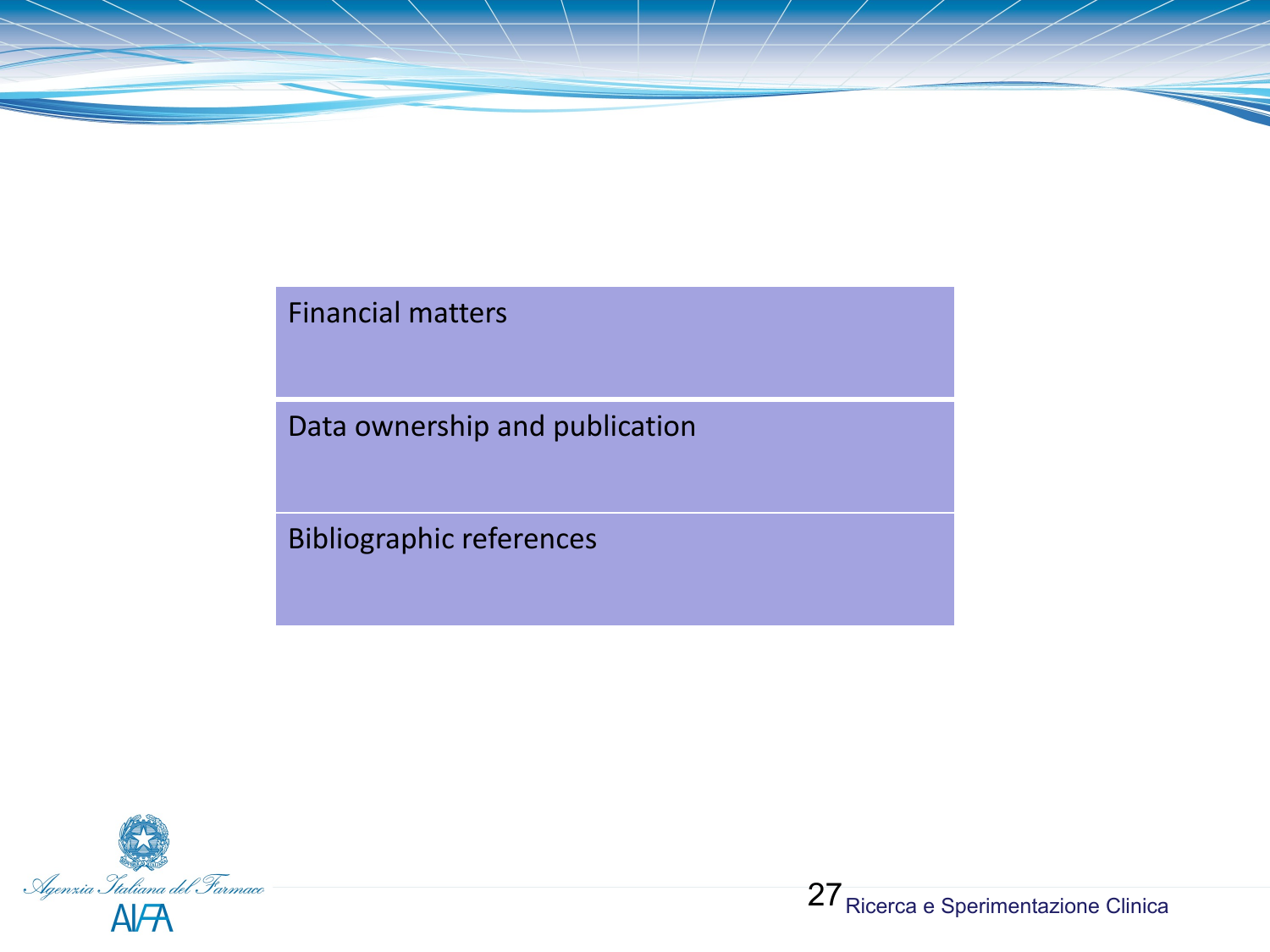

Grading adverse events

Criteria for defining the endpoints

Patients' information sheets (version and date) and written informed consent forms

Letter for the patient's usual practitioner

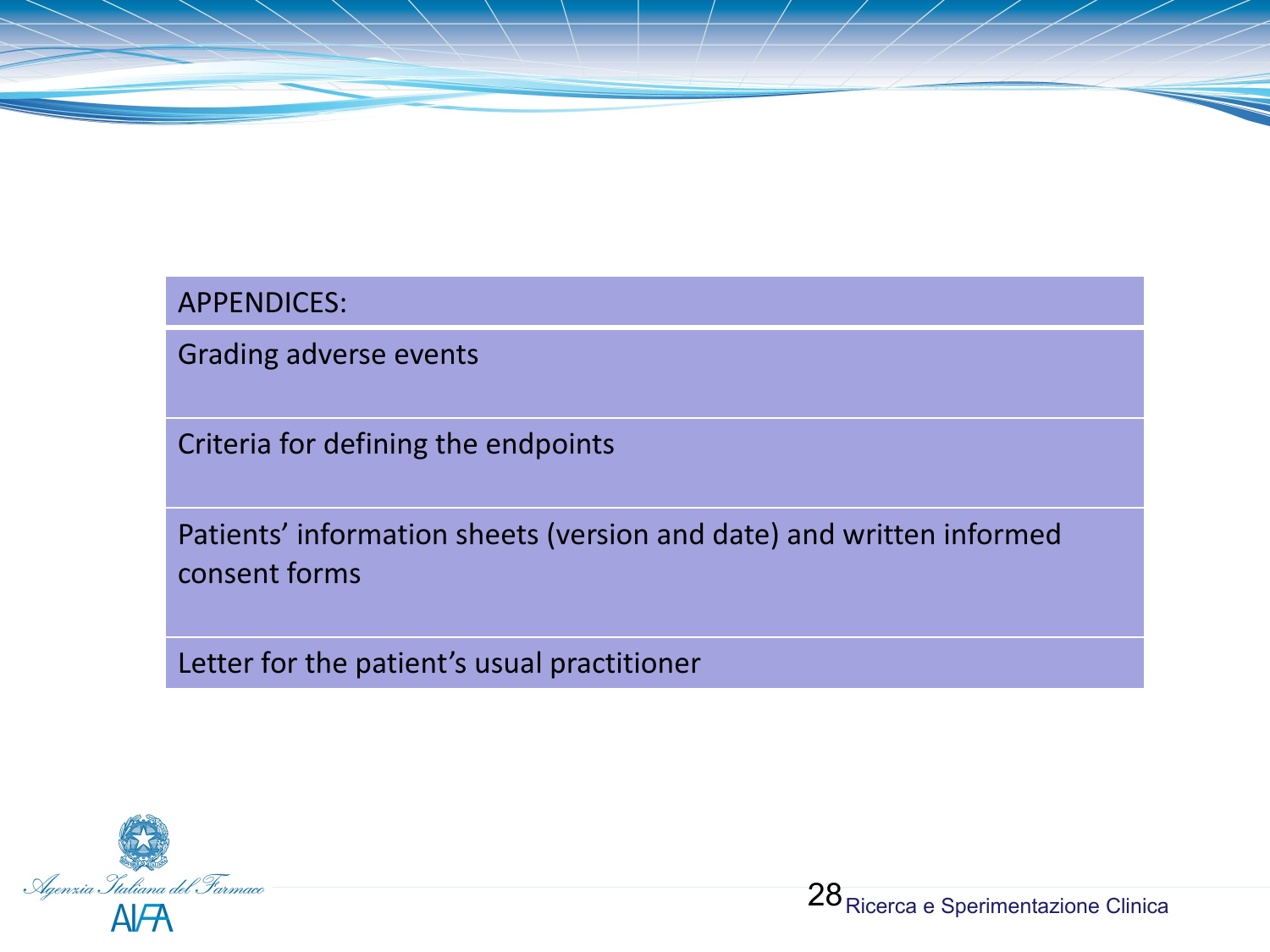#### ENCLOSURES:

Investigator's Brochure on the drug(s) on trial

Case report forms (CRFs)

Contract

Insurance

Operating procedures

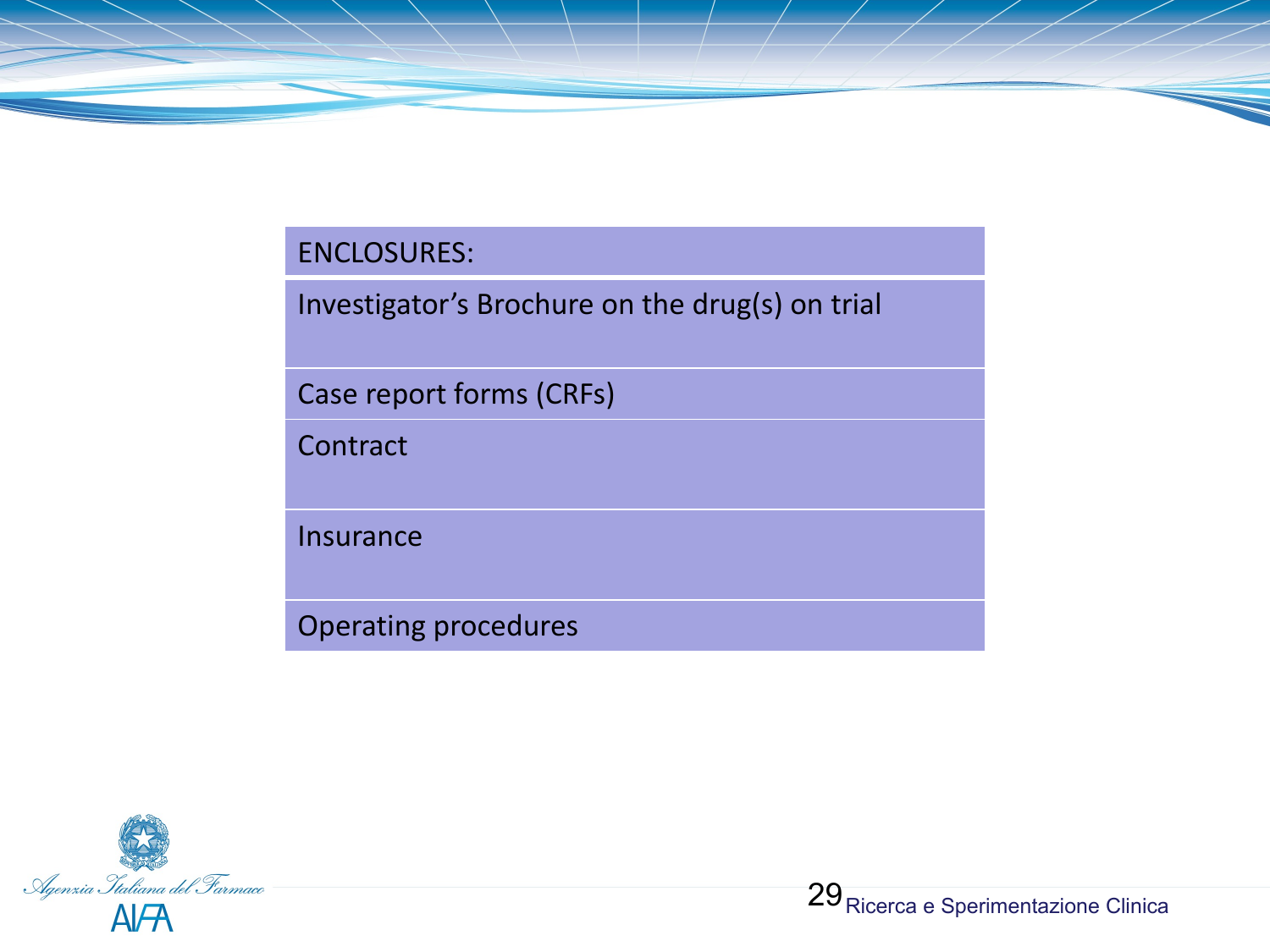The operating procedures comprise all the specific documents that may need to be consulted frequently during the trial but are not already part of the protocol. They contain precise information such as names, addresses, telephone numbers, codes for test-tubes or materials, instructions and details for various activities. These are the details needed for the operations referred to in general terms in the protocol.

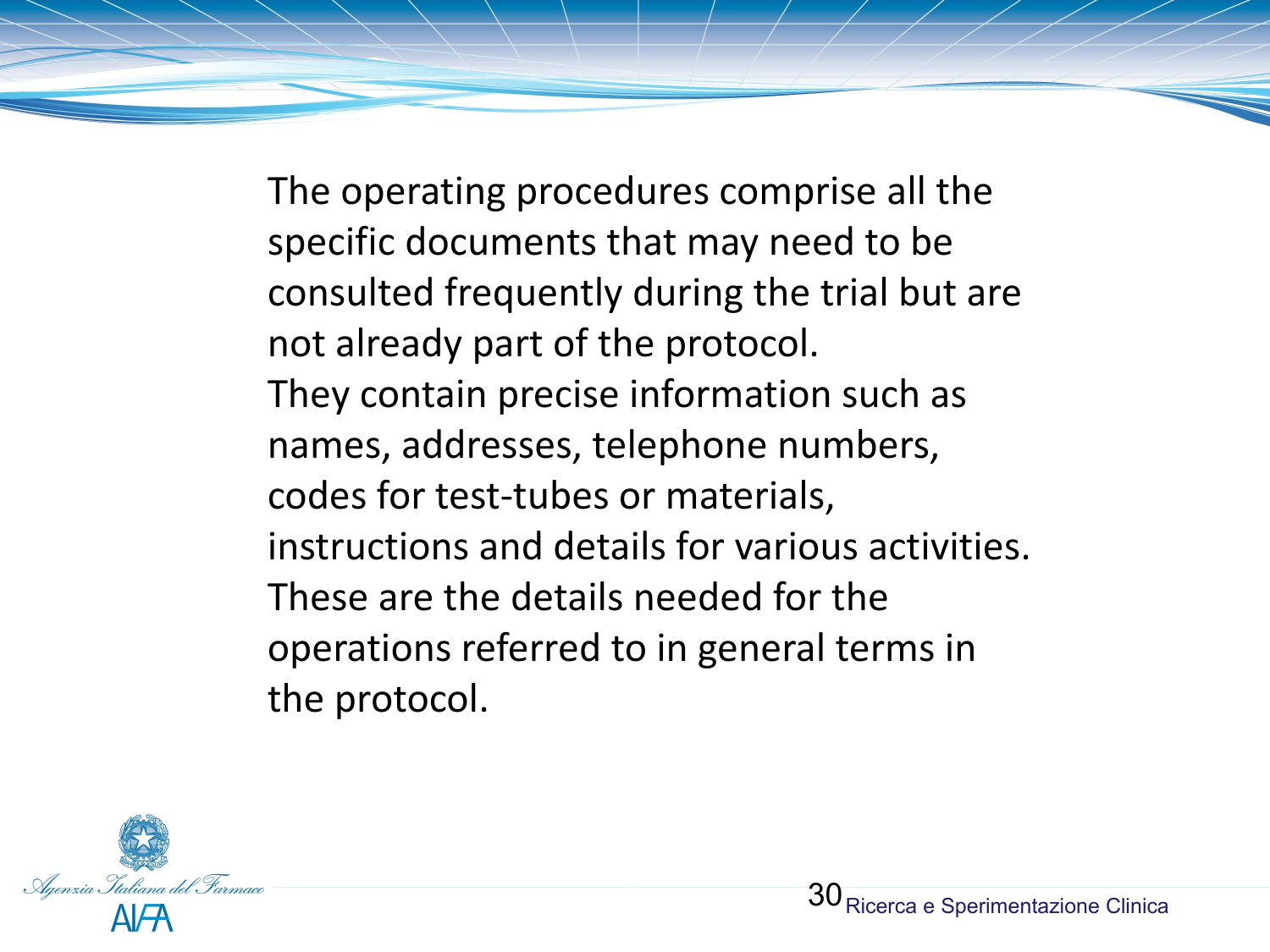The Coordinating (Steering) Committee

It is generally preferable for the decisions and responsibilities in a clinical trial to be shared rather than centered on one individual. The role of ethics committees

is covered separately in this book, so it may be useful here to summarize the collegial structures sometimes needed in a trial. Although those mentioned here are mainly needed for large trials, some basics are common to all studies, so it is worth looking at the specific tasks of some of these bodies.

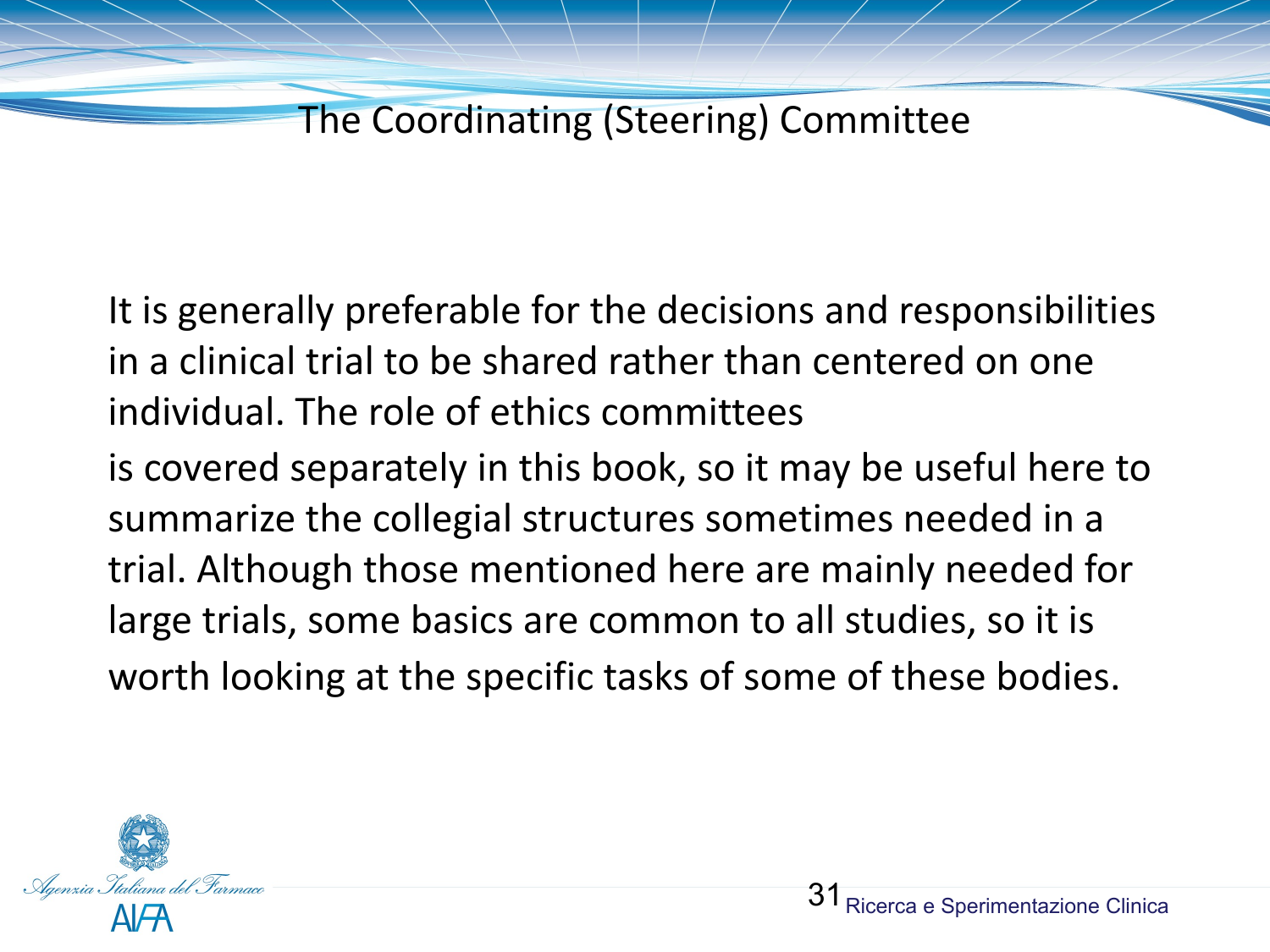Specific committees for a clinical trial

An independent Data and Safety Monitoring Committee (DSMC) to follow the trial

Coordinating (Steering) Committee

Executive group for study management: checks the progress of the trial and the relations between the various parties

Groups for conducting sub-studies

Committee/group for clinical review of events

Committee/group for data handling: defines the various aspects of data handling, the common database, and deadlines for data transmission and analysis

Quality control committee

Communications committee (e.g., newsletters, press communiqués)

Patients' representatives committee

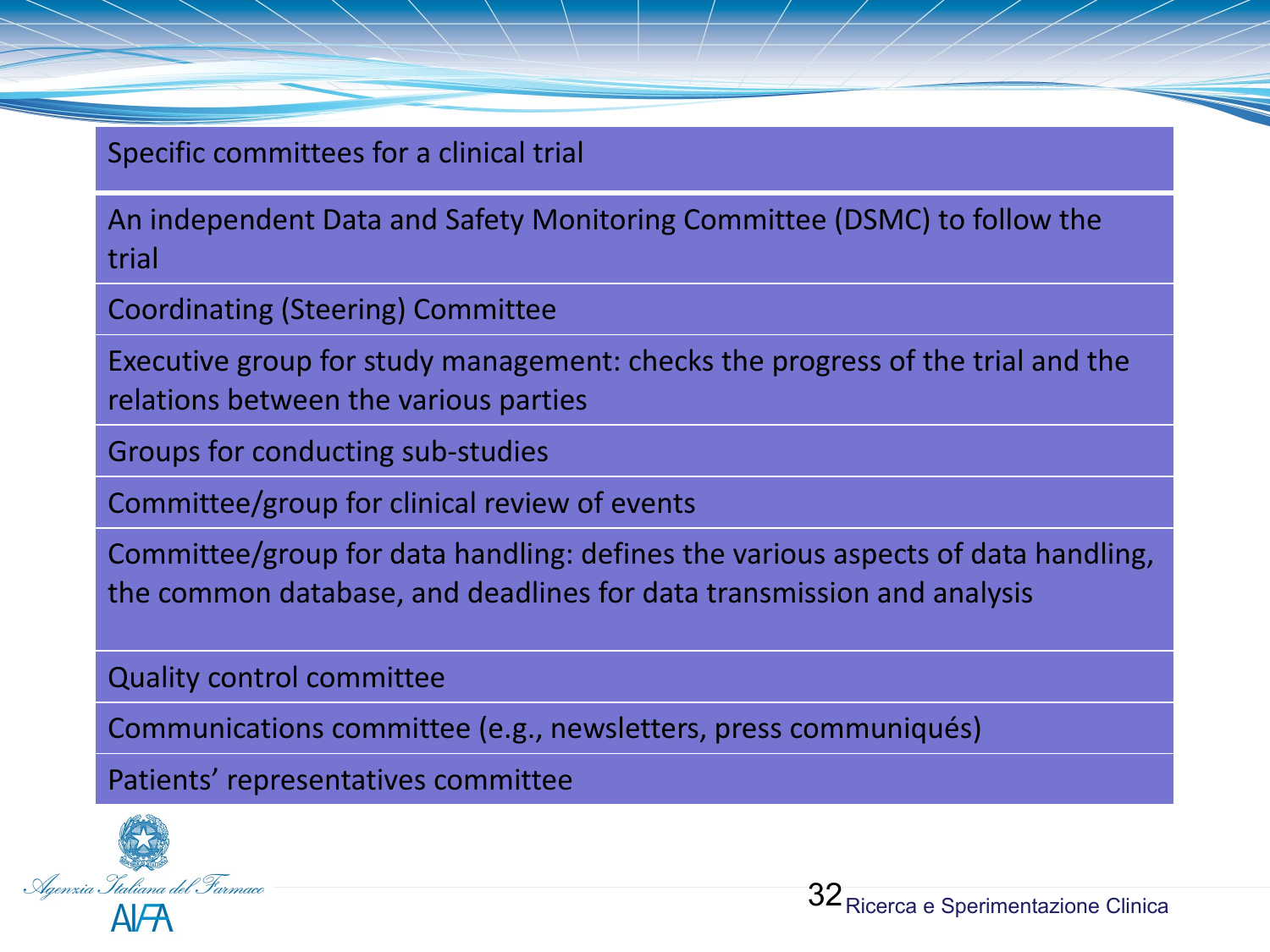Independent committee for trial monitoring (DSMC)

This is the Data and Safety Monitoring Committee, whose members must be independent people not connected with the trial; they must have clinical or statistical skills and must be free to follow the trial directly with periodic evaluations (normally every 4-6 months for mid- to long-term studies). As the DSMC can stop a trial if necessary, it must be able to assess the findings in open conditions; this means the procedures for data collection, management and analysis must be planned so the DSMC has access to the interim trial findings, as part of the general planning for interim and final analysis (final study report).

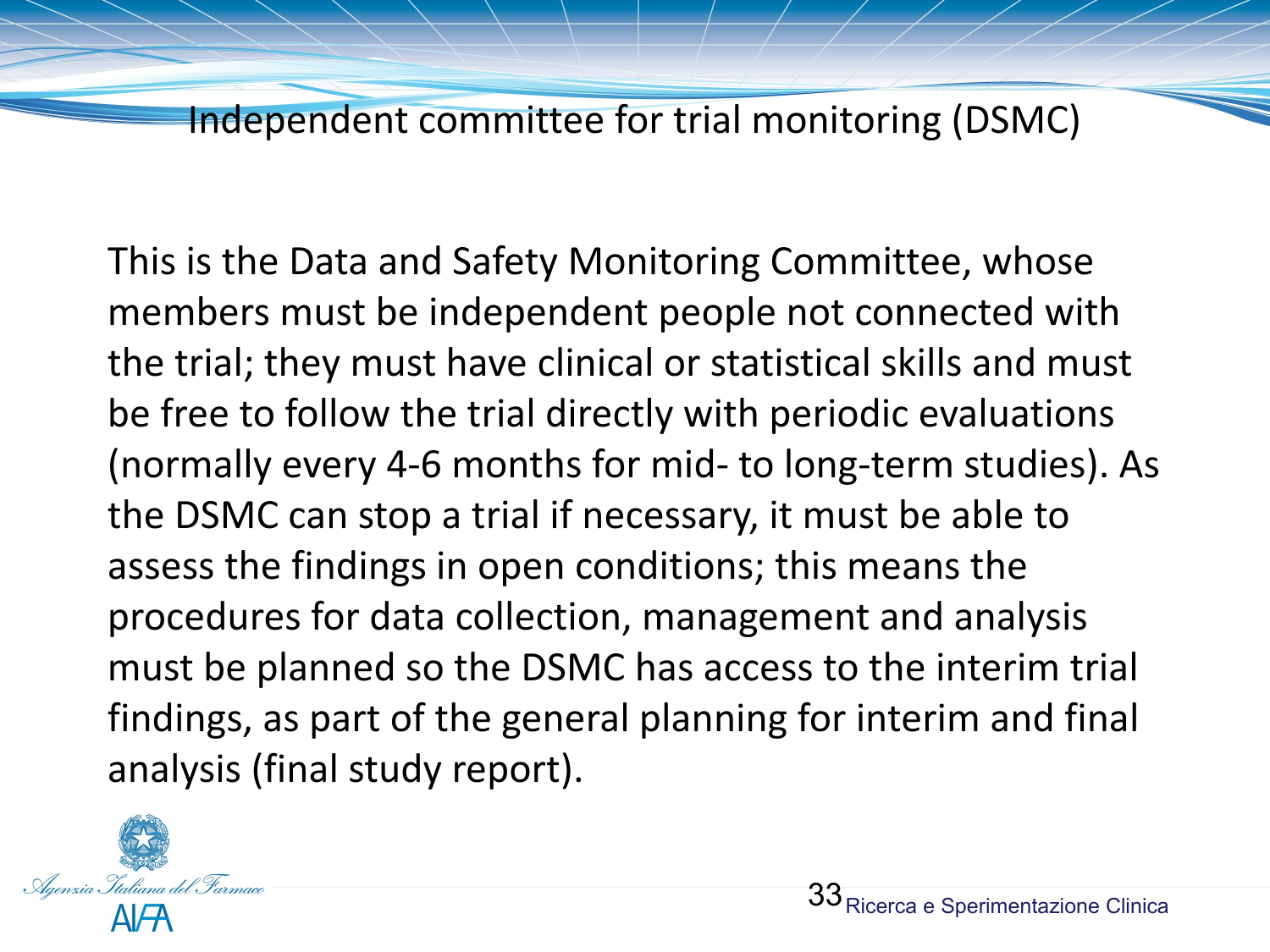The DSMC's responsibilities for deciding whether to continue a trial thus obviously include "internal" aspects such as interim analysis of whether differences in the efficacy of treatments exceed the limits set as significant, and whether recruitment and follow-up are proceeding as scheduled; they also include checking the pertinence of the trial in its general context, by assessing any new information that suggests the trial should not be continued because there is no longer uncertainty about the efficacy or toxicity of the treatments being investigated.

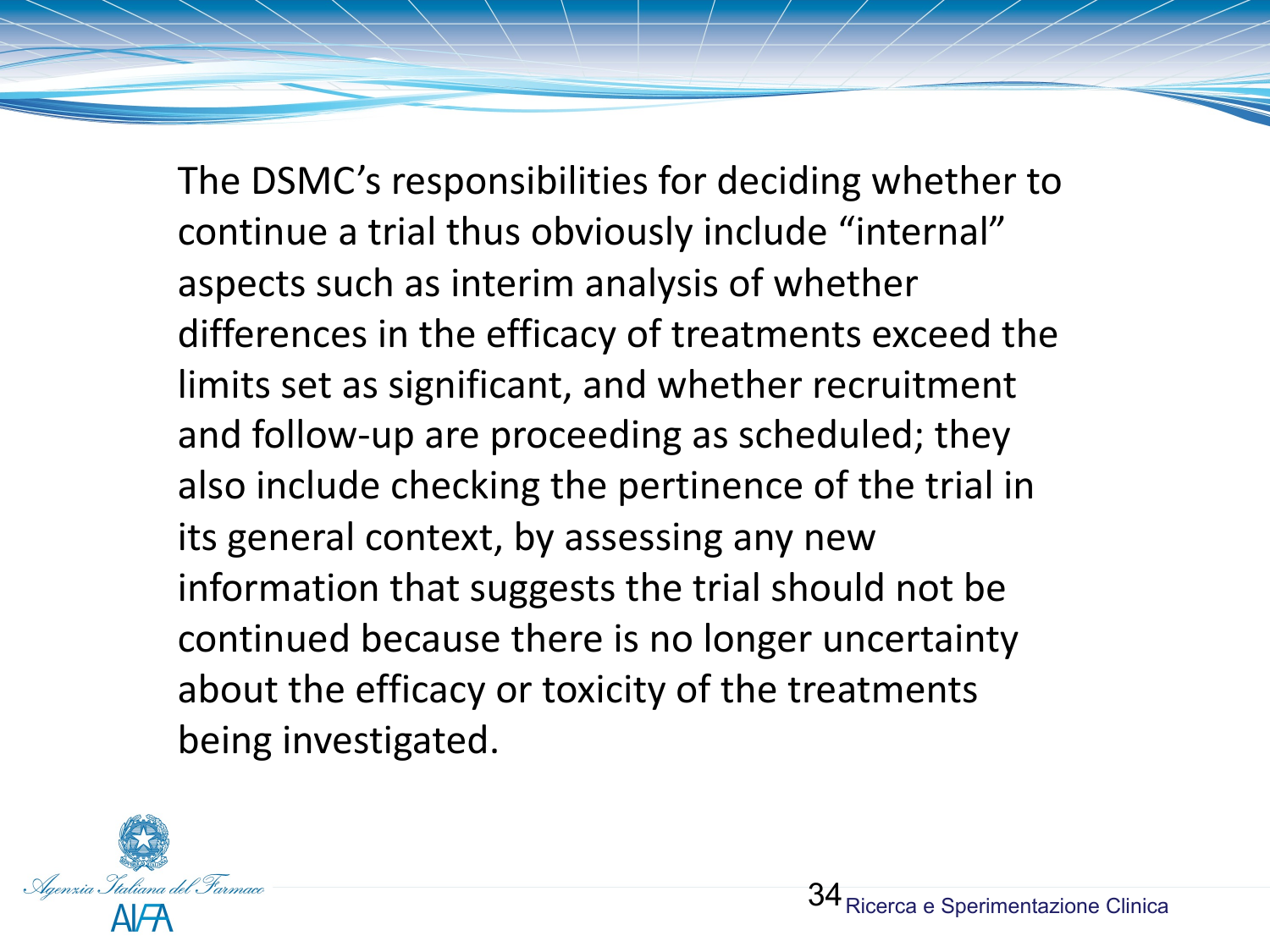

The importance of the people who have to review and validate the endpoints should not be underestimated. Once the monitor has collected the documentation and verified it against the source documents, it has still to be checked in the light of the criteria established for the endpoints.

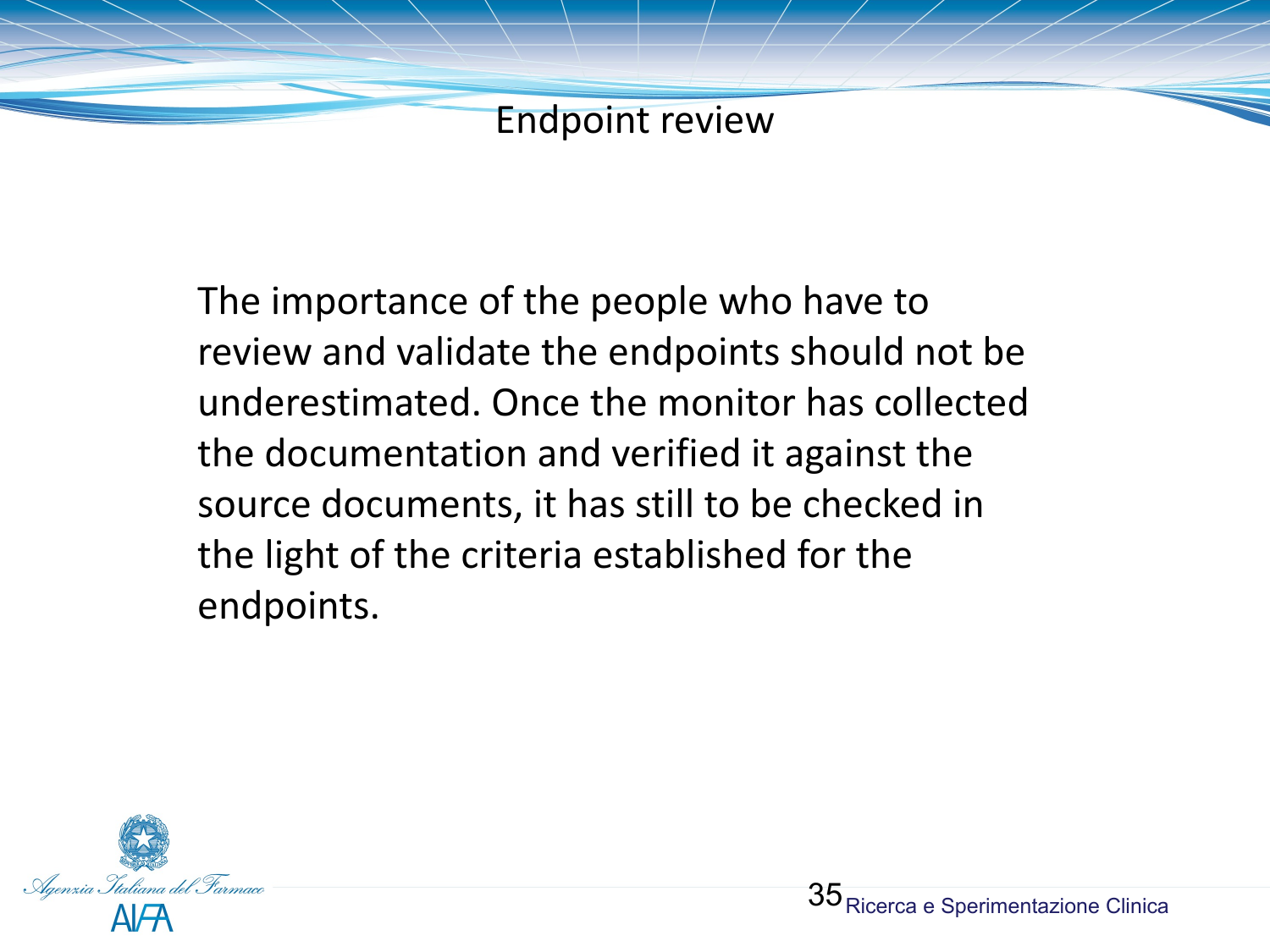Data handling

Data handling is often erroneously considered a matter than can be dealt with fairly late, towards the end of a trial. However, like everything else, some aspects have to be agreed from the start and data collection must be planned so as to give useful findings for analysis. For example, it may not seem immediately evident, but a poorly designed data collection form will provide poorquality information that is hard to analyze properly – and often impossible to re-construct later!